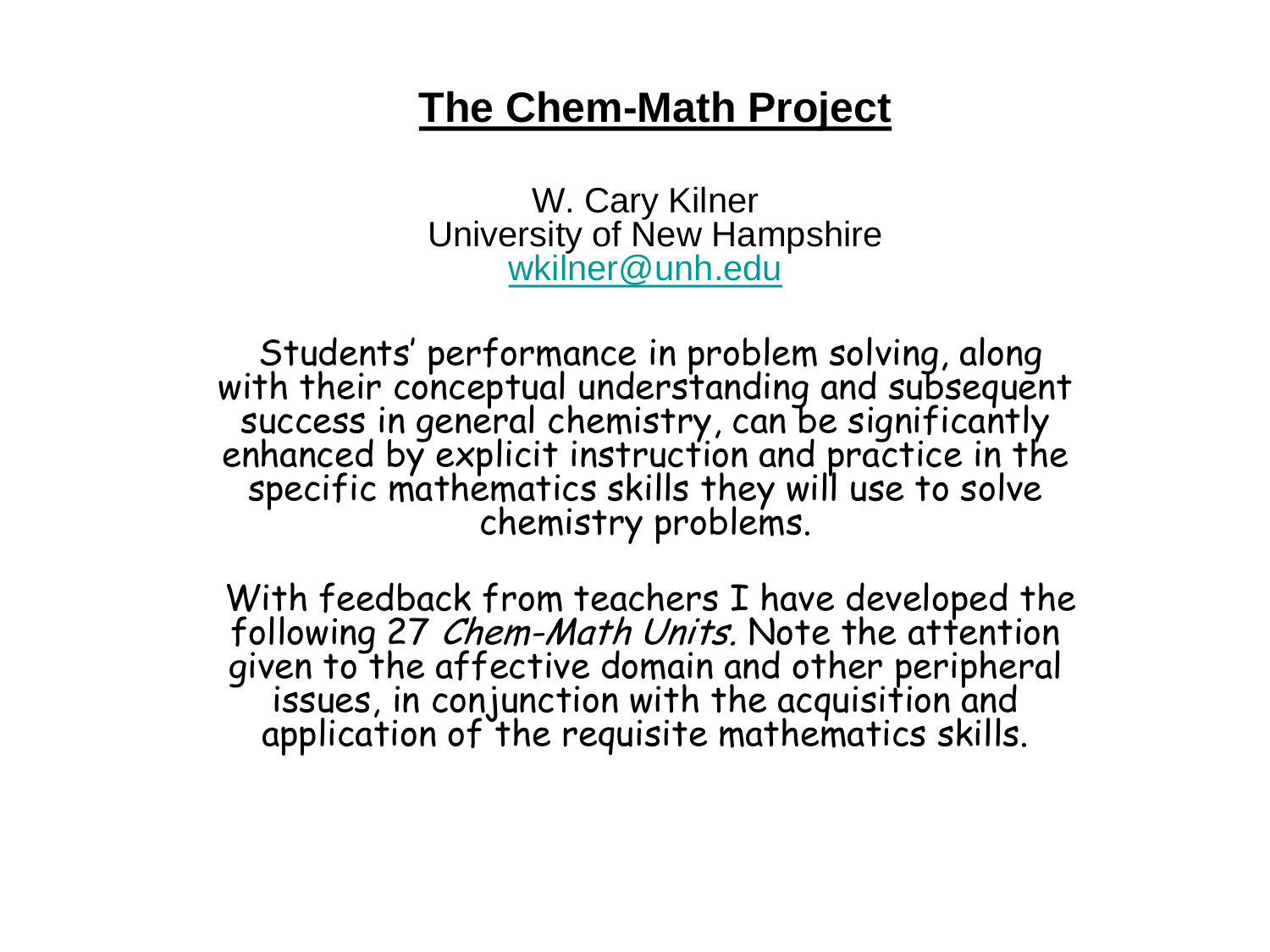# Format for each slide

- A) Why this skill is needed, or where it falls in the chemistry syllabus.
- B) The pedagogical difficulty, or particular problems this skill constitutes or presents, for students in the chemistry curriculum.
- C) Suggested handlings, or the ways I have successfully addressed these problems in my own instruction.
- D) Links to available research, and how it informs us regarding this particular pedagogical issue.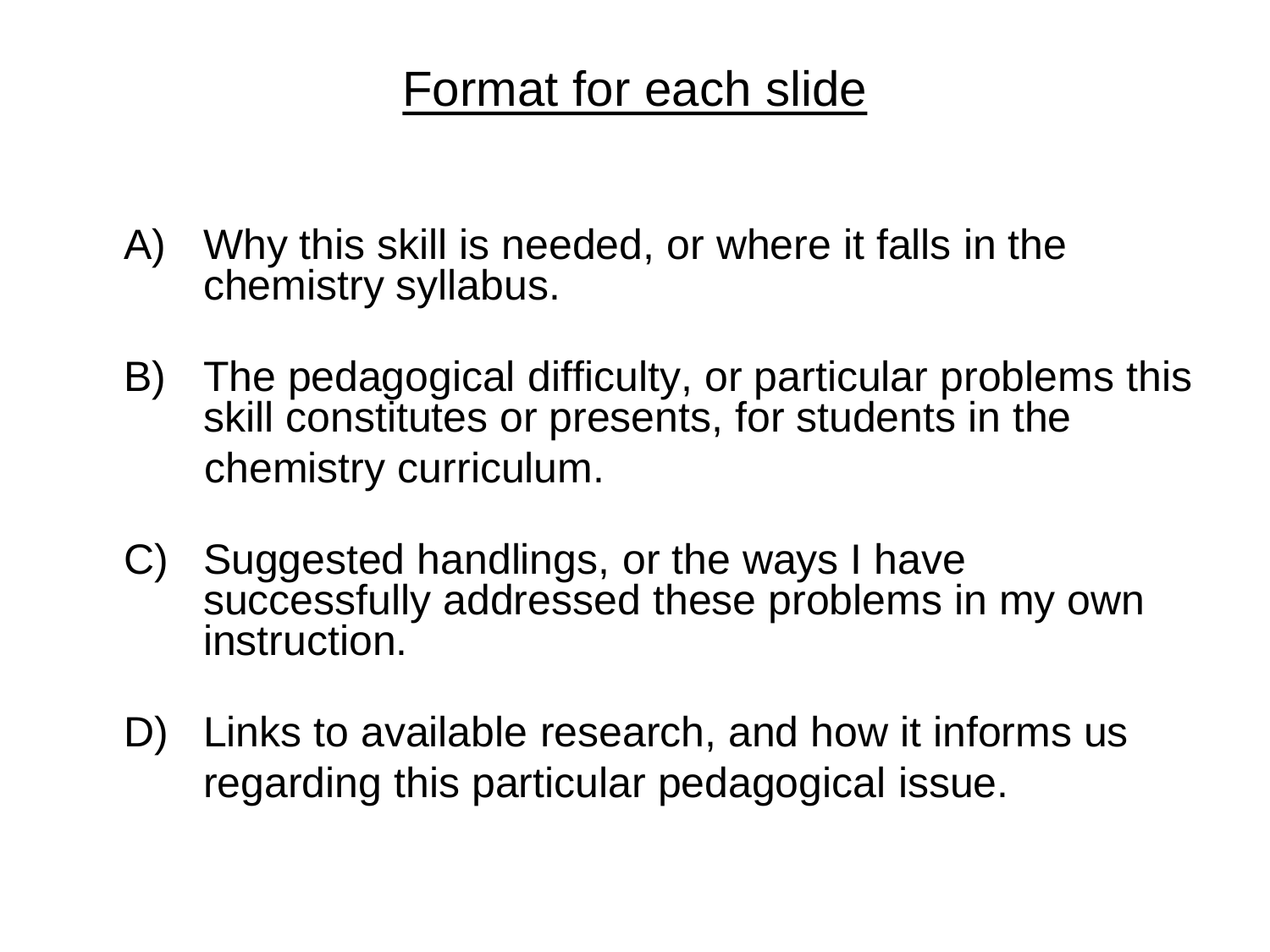# Chem-Math Tools

1) Language, Semantics, and Writing to Learn

2) Using the Calculator Appropriately

3) Pattern Recognition

# Chem-Math Basics

4) Rearranging Algebraic **Expressions** 

5) Using Scientific Notation (Scaling #1)

6) Metric vs. English Units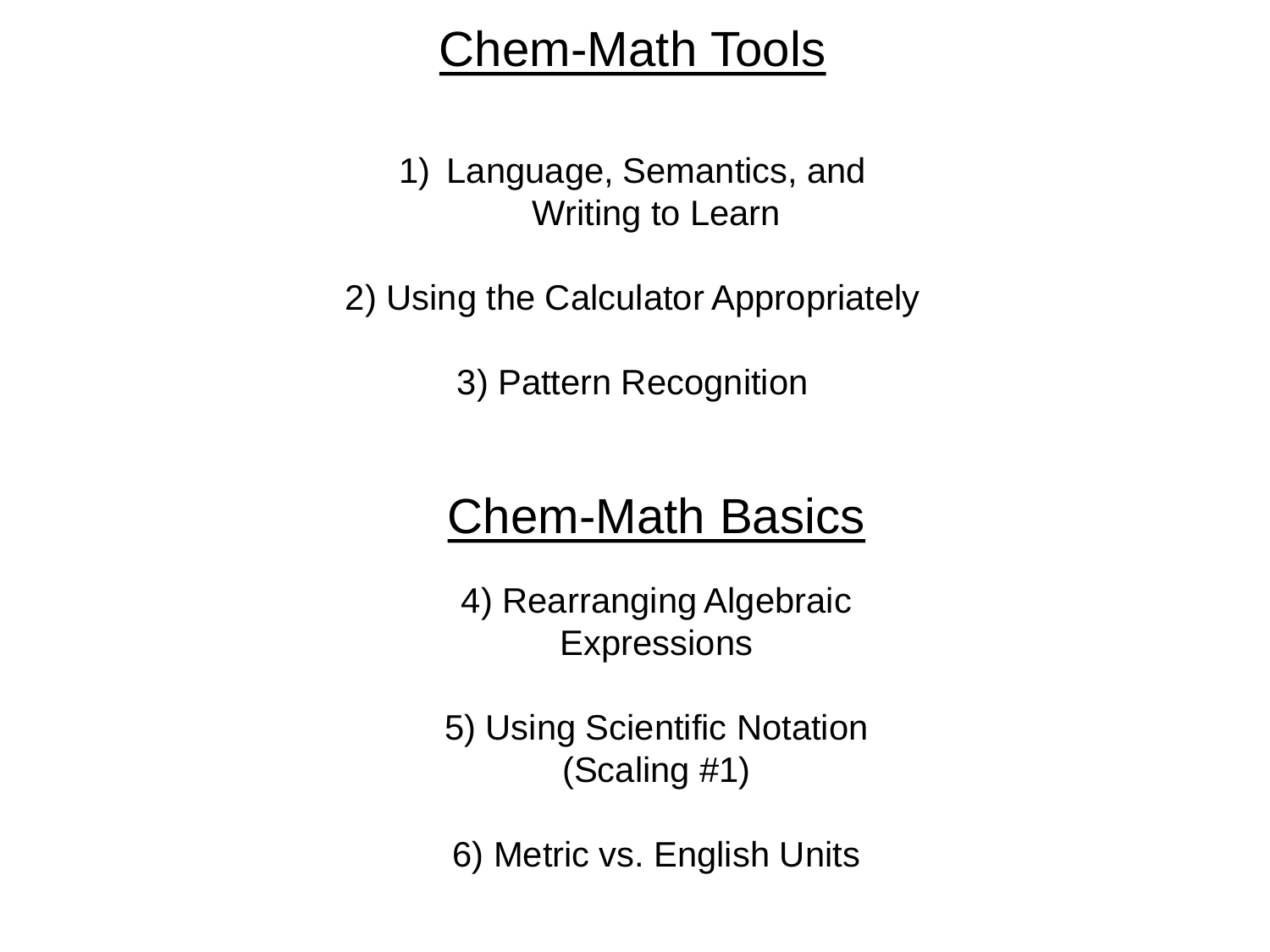# Chem-Math Fundamentals

7) Unit Analysis

8) Unitary-rates and Derived Units

9) Ratio/Proportional Reasoning (Scaling #2)

# More Chem-Math Tools

10) Scientific Graphing

- 11) Significant Figures (Chem-Statistics #1)
- 12) Percent-Composition, Percent-Error, and Decimal Fractions (Chem-Statistics #2)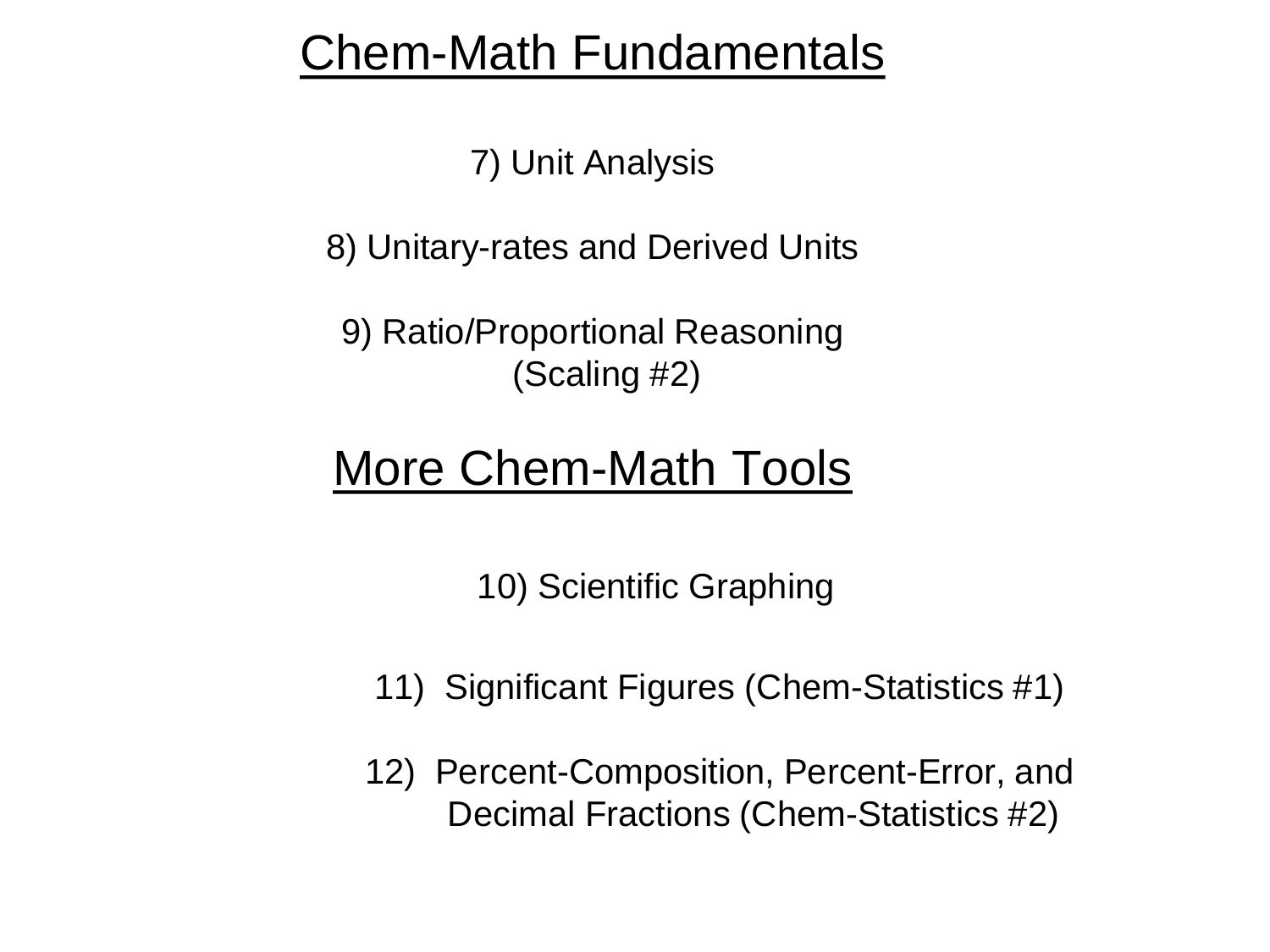#### Problem-Solving Introduction

13) Authentic Problem-Solving vs. Exercises

14) Mixture-problems (systems of equations) and Weighted Averages (Decoding Word-Problems)

15) Estimation

## Algebra Tools

16) Quadratic and Cubic Functions; Geometric Reasoning (Scaling #3)

17) Logarithmic Relationships

18) Inverse-Square Relationships (and Sign Conventions for Potential Energy)

19) Rate-Problems

20) Complex Fractions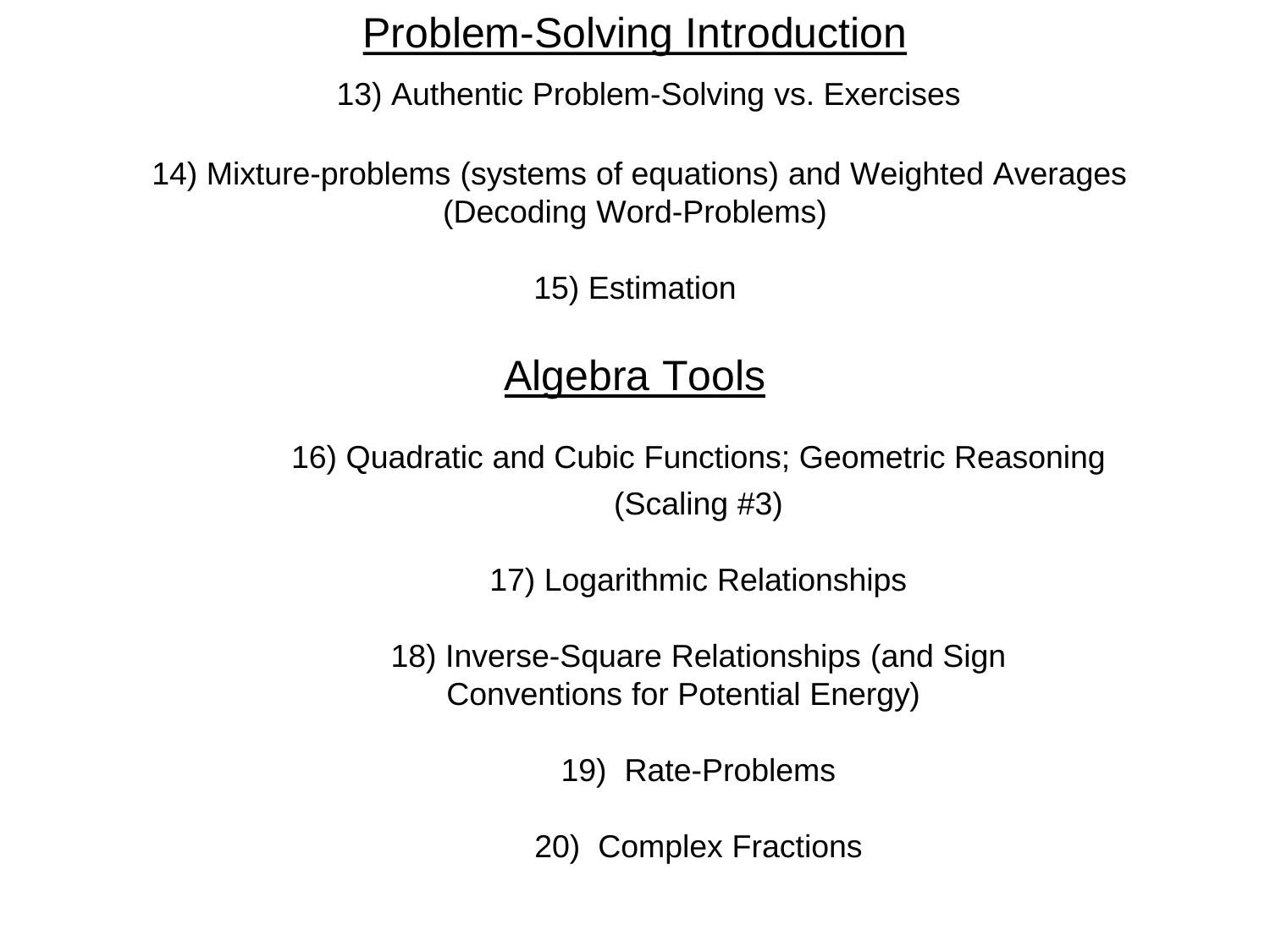# Additional Chem-Math Recitation Materials

- 21) The Use of Proofs and Derivations
- 22) Formal Statistical Error-Analysis (Chem-Statistics #3)
- 23) Problem-Solving Heuristics
- 24) Developing Metacognitive Strategies
- 25) Reinforcing Study-Skills
- 26) Addressing Motivation
- 27) Using Models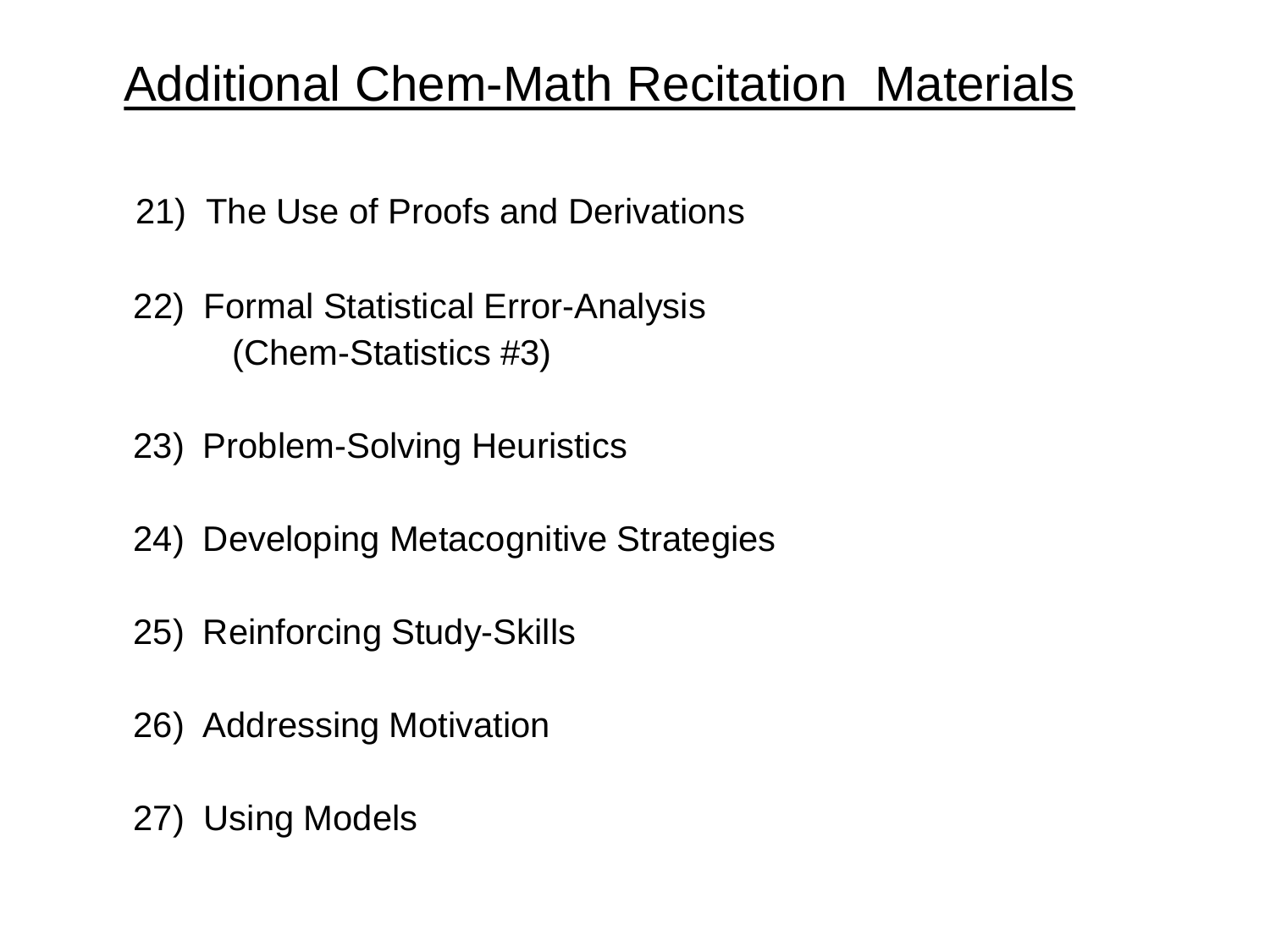### *1) Language, Semantics, and Writing to Learn*

- A) Students must be able to decode the text (as well as word-problems). They should be able to express their understanding of concepts in their own words.
- B) Students' vocabularies are frequently poor. They do not understand the meaning and definitions of physical science nomenclature and of many key technical words used in chemistry. They don't realize the importance of precise definition.
- C) Always define new words as they are used. Make students use these words in writing. Always anticipate ambiguity.

Use a collegiate and a technical dictionary during lectures.

Never go past a word you suspect they might misunderstand without clarifying it.

Encourage students to use other texts to cross-reference material.

D) Johnstone and Cassels' classic two studies in the early '80s gives lists of common English words used in science that are frequently misunderstood. Some examples are "burn," "react," "dissolve," "boil," and "substance."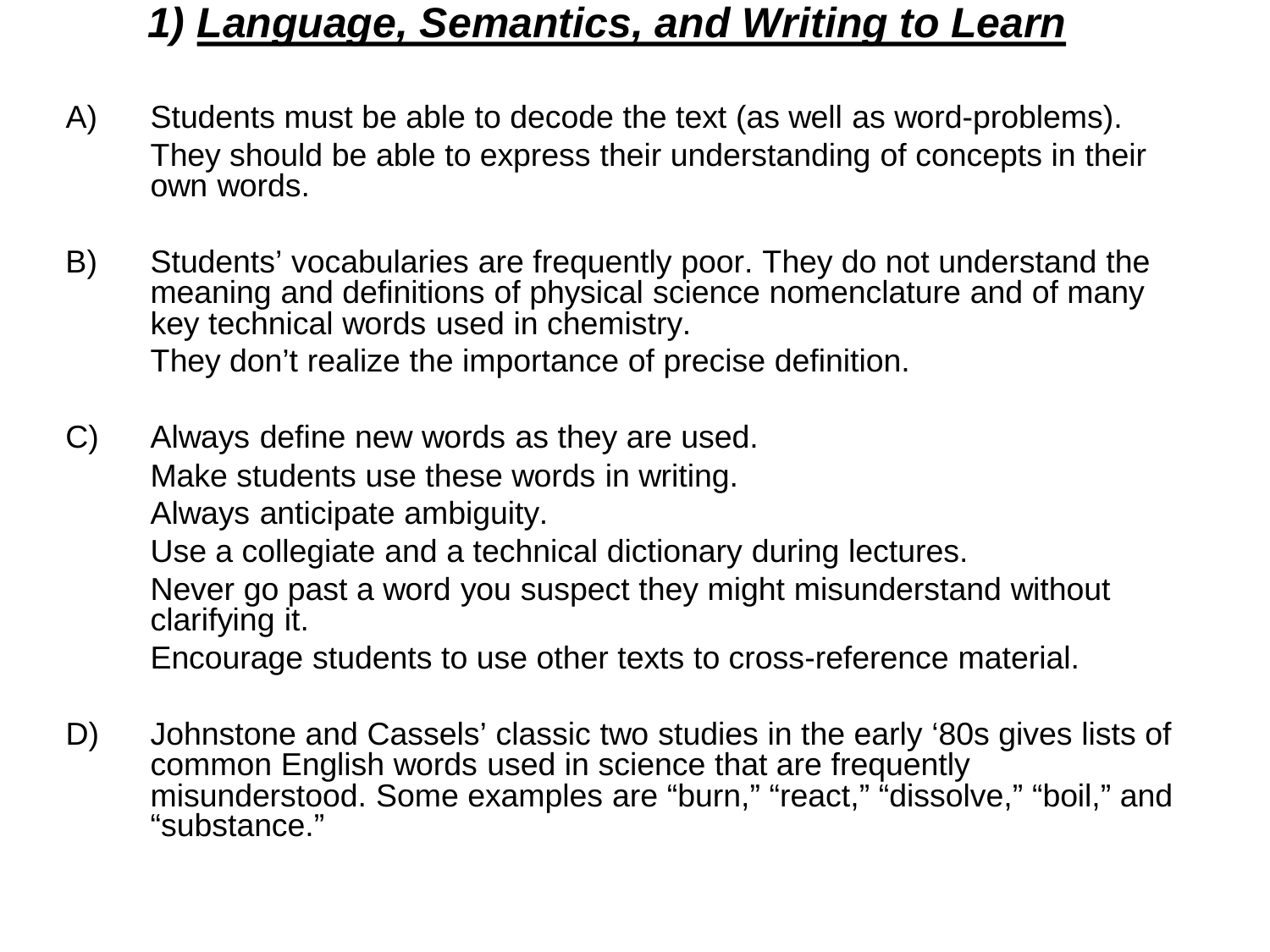# *2) Using the Calculator Appropriately*

A) Students only know how to use a few operations on their sophisticated graphing calculators.

They are not facile with pencil and paper calculations and have become totally dependent upon calculators for arithmetic operations they should be able to do "in their heads."

B) Students don't utilize their owner's manual.

They don't know how to use the memory function, nor how the calculator stores previous operations.

They don't utilize the very useful "2nd" or "inverse" button.

- C) Plan an initial training session with periodic practice sessions to address additional calculator skills as they are needed. Design exercises that take your students through commonly-used operations.
- D) To the degree that students struggle with their calculators they will not have that energy available to solve chemistry problems.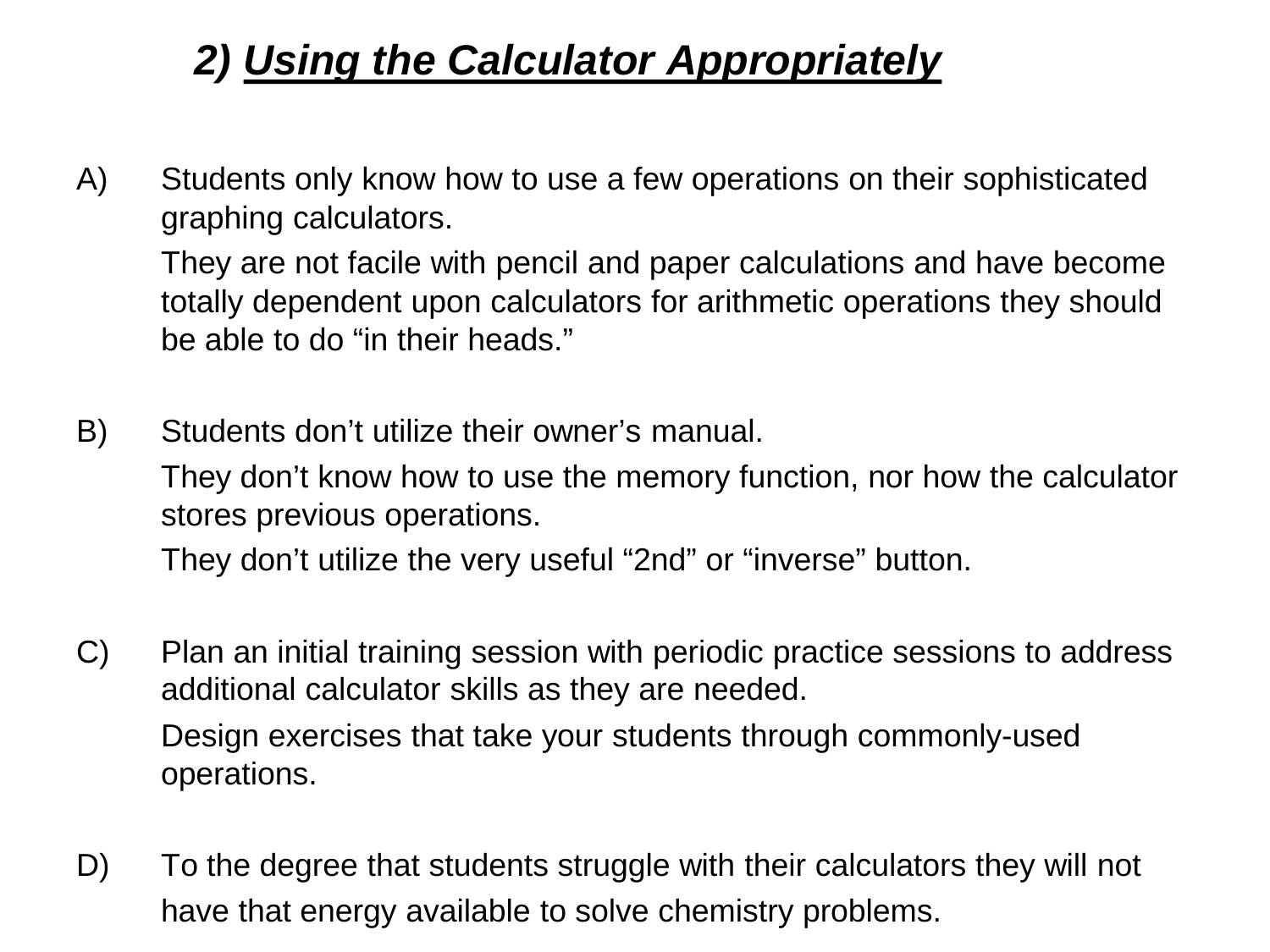# *3) Pattern Recognition*

- A) This is an important link between mathematical problem solving and conceptual understanding; between algorithmic problem solving ("plug 'n chug") and conceptual problem solving (problem solving with understanding).
- B) Pattern recognition is a vital part of chemistry (e.g. the Periodic Law, formula-writing, identifying reaction types). Some students have a native intuition for pattern recognition. Others can develop it with proper nurturing.
- C) Show students how to discern visual, verbal, and mathematical patterns in various contexts. Provide them with exceptions to various patterns (anomalies) so they can see that exceptions do not necessarily negate emerging patterns. They will not then reject patterns out of hand when they encounter apparent contradictions.
- D) There is a large body of research on pattern recognition in cognitive science and cybernetics, and some in mathematics education (Silver), but little in the problem-solving literature.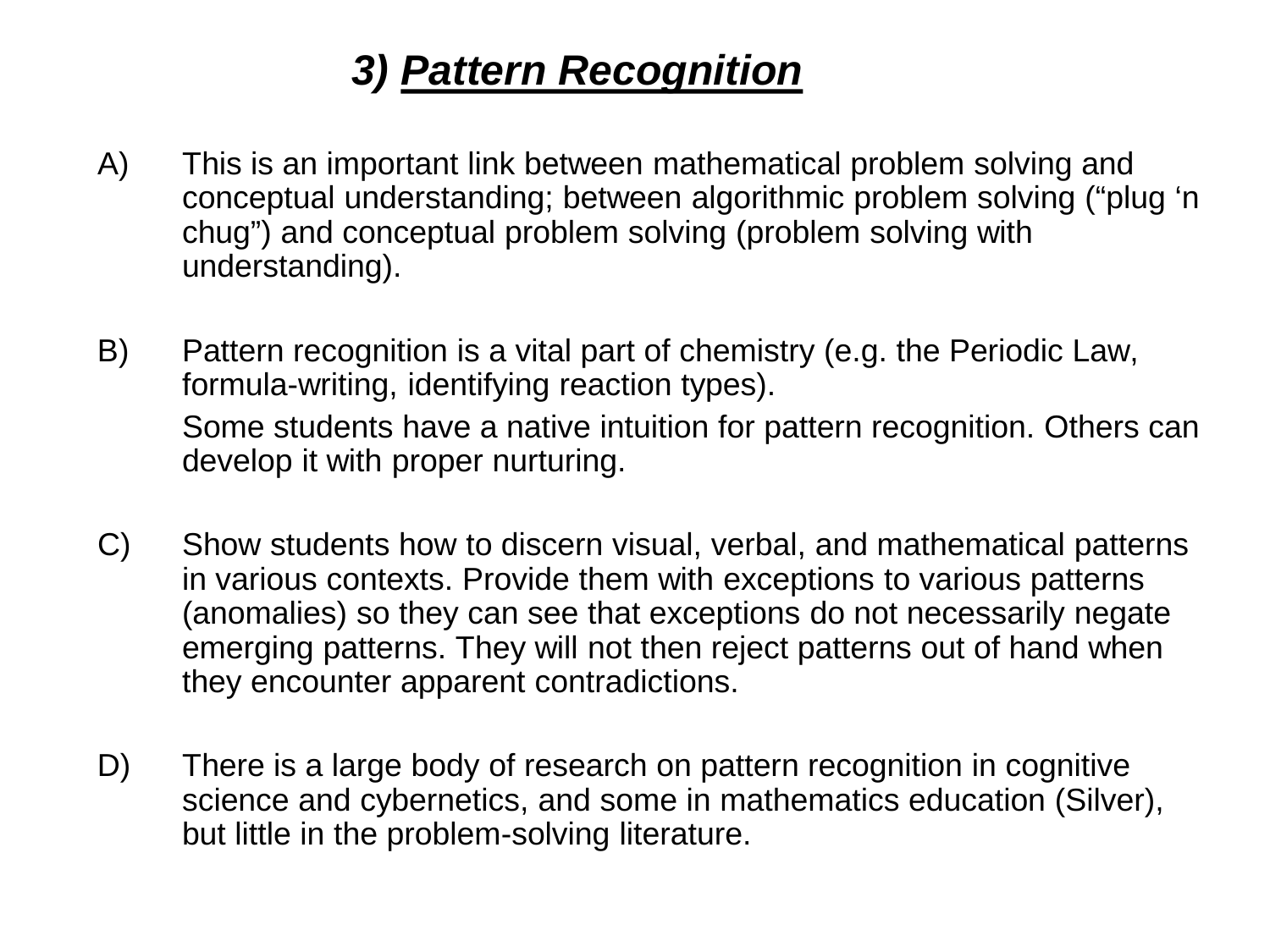# *4) Rearranging Algebraic Expressions*

- A) This is a foundation chem-math and pre-algebra/algebra I skill.
- B) Students can't solve for a divisor or divide by a fraction. They forget their order of operations, the commutative law, the distributive law, and distributive properties. They don't understand common Greek symbols used in mathematics, science, and engineering.
- C) Administer an initial diagnostic quiz of basic algebra skills. Then do lots of drill and practice, remediating as necessary.

Practice rearranging chemistry functions as math equations without numbers, using the proper symbols (rather than "x's").

Derive cross-multiplication with your students to demonstrate how it comes from correct algebra.

When students use the combined gas-law, have them group similar variables together ( $P_2 / P_1$ ), rather than randomly distributed within the function, in order to see the proportional relationship.

Point out that symbols used for various quantities may be different with other texts and teachers, e.g. Q vs. C<sub>p</sub>, q vs ∆H, and the various upper and lower case "K's:" K<sub>eq</sub> vs. the rate-law "k" vs. the Beer's Law "k."

Give students a handout of the Greek alphabet. Have them practice writing these symbols and help them find them on the keyboard.

D) Many students memorize their algebra without attaining a full conceptual understanding. They don't understand the meanings of "function," "variable," equation," and "mathematical expression." (Kilpatrick, Sfard, Schoenfeld and the NCTM Yearbook '88: *The Ideas of Algebra K-12)*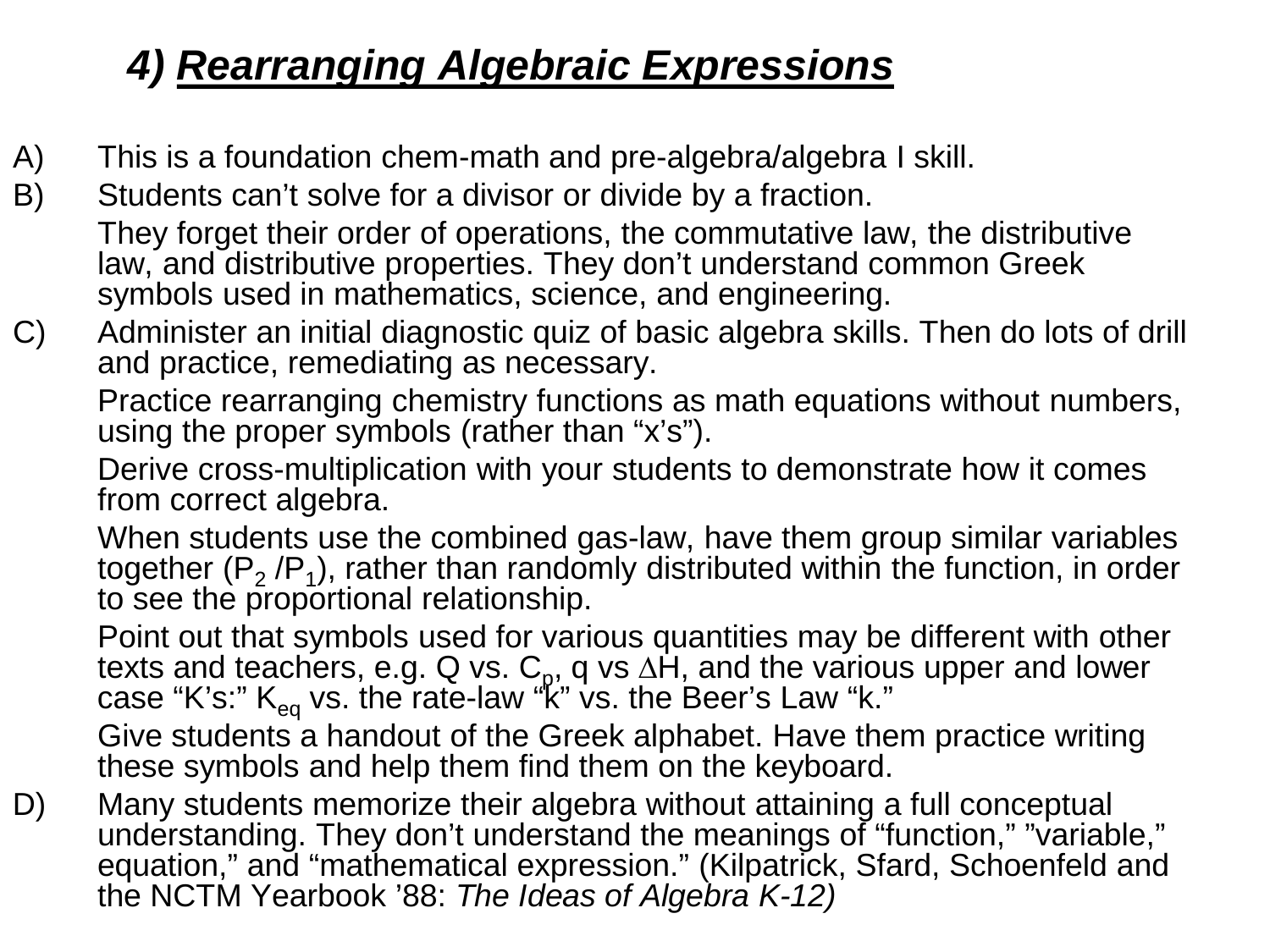# *5) Scientific Notation (Scaling #1)*

- A) Scientific notation is an essential tool of measurement. Scaling is a *Big- Idea* found in the National Science Education Standards.
- B) Students don't understand "orders of magnitude;" they don't understand exponential scaling by tens. Students don't know their Laws of Exponents, or can't transfer them from their abstract mathematics courses to science applications. They insist upon writing out numbers from scientific notation before operating on them. They don't understand "standard-form," and write the calculator "E-notation." They confuse this "E" with base e. They write "10E<sup>x"</sup> and their answers are off by a factor of 10.
- C) Don't allow students to write E-notation; teach them how to translate E-<br>notation into standard form. Instead of a rote rule for moving the decimal, tell students "when you put a number into standard-form, if you make the digits number smaller use a larger power of ten," and "if you make the digits number larger use a smaller power of ten." Thoroughly review the Law of Exponents, especially division with negative exponents. Show the *Powers of Ten* video.
- D) Scaling is a component of proportional reasoning (NSES). It is an higher-<br>order cognitive skill (HOCS). The NCTM standards don't include exponential notation.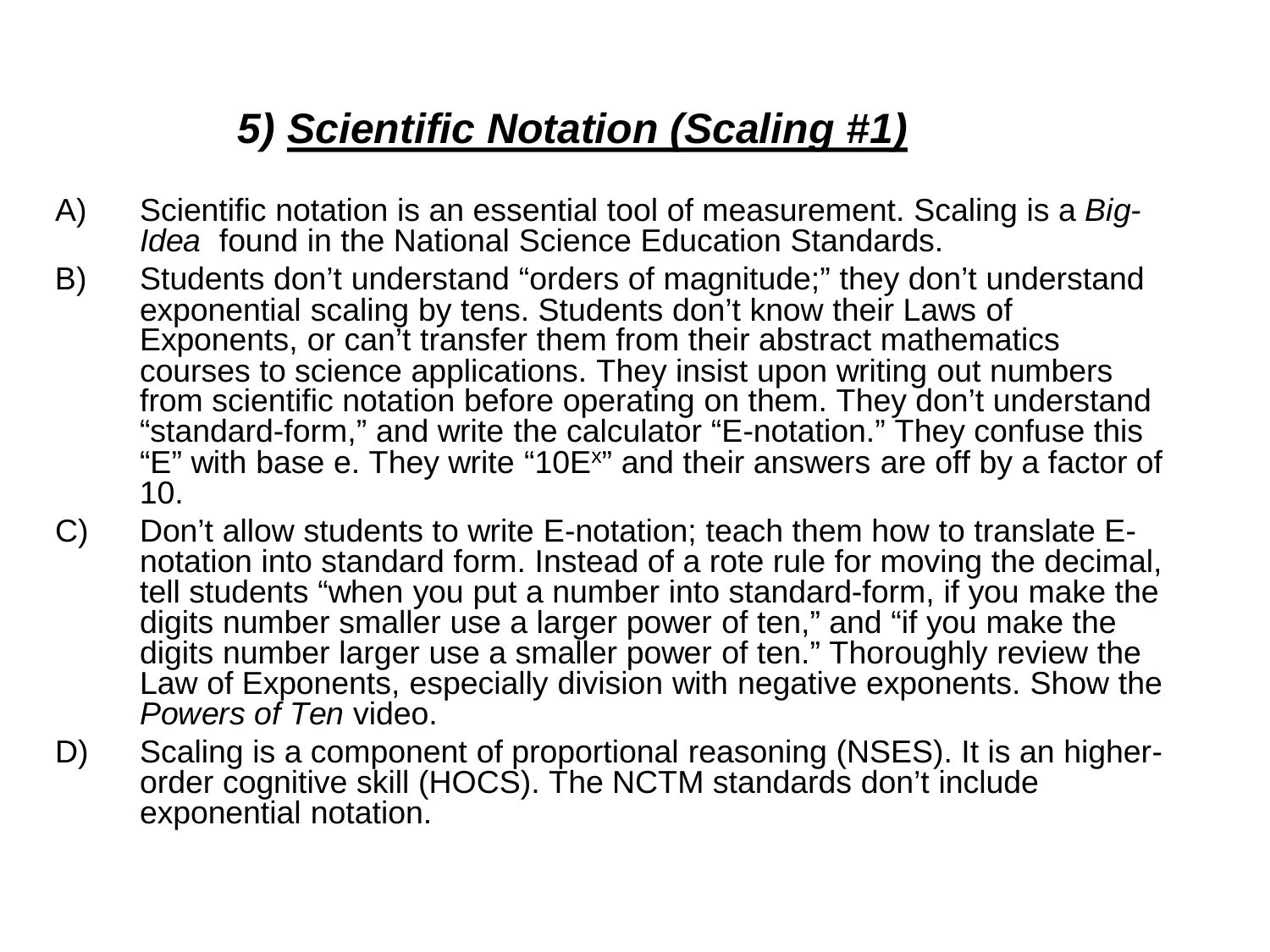# *6) Metric vs. English Units*

- A) The SI system and metric measure is a rite-of-passage into all of the sciences.
- B) Our students have no intuitive feel for metric measure because they have grown up using English units.
- C) Don't enforce "metric-only" rules, and have students compare equivalent units. Do introductory measurement activities of weight (force), temperature, and length, and calculate area and volume. Have students develop rule-of-thumb approximations for common conversion factors. Give them a table of conversion factors (both SI and non-SI) they will use in chemical calculations.
- D) Most students have not manipulated, measured, and compared a sufficient number of physical quantities in their K-12 experience. They don't develop the intuitive feel for measurement that we expect for upperlevel courses. Arons and Epstein have written extensively on activities to assist students in acquiring HOCS. See the IPS program for a well-tested model (Haber-Schaim), and the NCTM Yearbook '03: *Learning and Teaching Measurement.*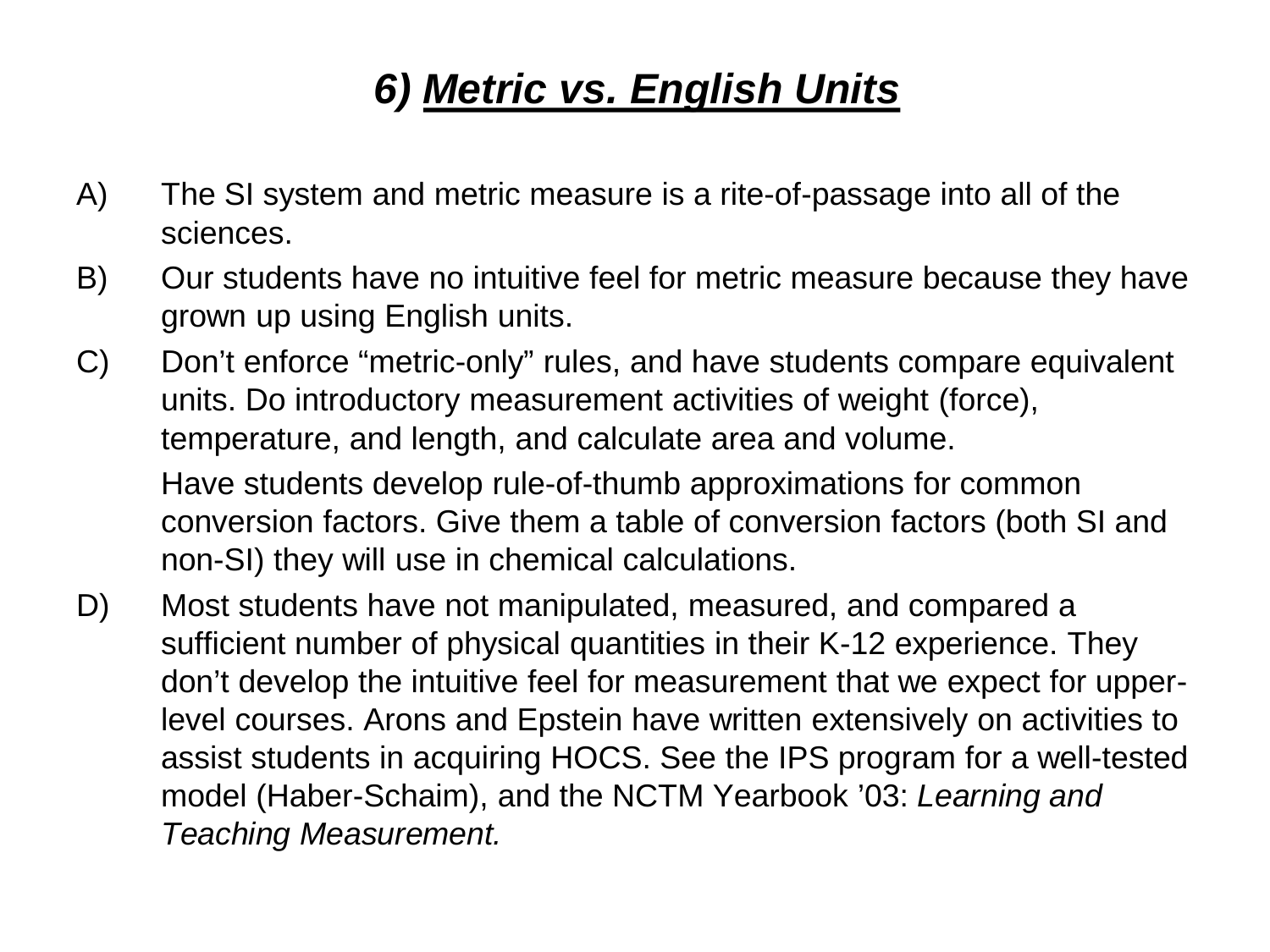# *7) Unit-Analysis*

- A) UA is a very useful algorithm for scientific and engineering work and is vital for understanding derived units. It can direct a computational process. Using multistep UA minimizes the accumulation of rounding errors.
- B) Many students learn to use UA mechanically without ever understanding *why* it works. Others never use it correctly; they don't understand *how* it works. Students use slanted lines that gradually degenerate into vertical lines so they lose track of the denominators and thereby miss a central purpose of the process. Mathematics teachers seldom use units and don't teach UA. They teach abstract mathematics as its own subject.
- C) Introduce UA early in your course. Use nonsense units as well as authentic exercises. Always require units with measurements. Teach that a "unit" is an algebraic variable and is manipulated as such.
- D) UA encourages many students to take a mechanical approach to problem solving. It can negate our best efforts at encouraging conceptual understanding unless we simultaneously reinforce proportional reasoning (Arons, Schoenfeld).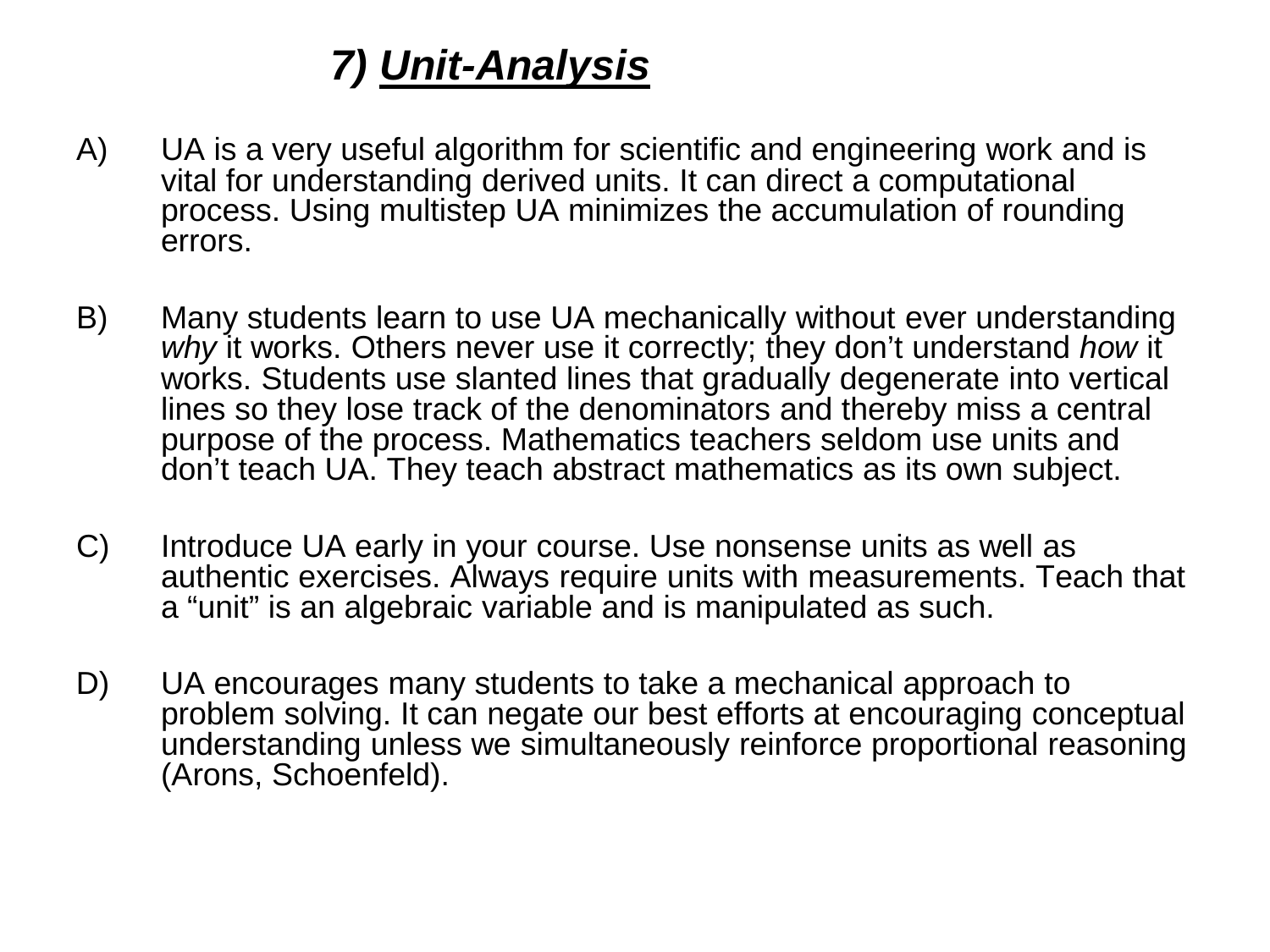# *8) Unitary-rates and Derived Units*

- A) These functions define intensive properties, and also indicate the source of the variable.
- B) Students don't know what "per" means. Their slanted lines degenerate into vertical lines. (Point out that slanted divisor lines are acceptable in word-processing to eliminate justifying the following line of text.)
- C) Provide a list of unitary-rates from physics and chemistry: velocity, acceleration, density, pressure, work, and power. Use UA to show how common SI units, such as Pascal, Joule, Watt, are derived from definition. Repeat this derivation whenever students encounter a new unitary-rate. Give them some mass and volume data for samples of a substance and have them graph M vs.V. Point out that the resulting slope represents the density (a unitary-rate) of that substance. Also show that unitary rates can be constants of proportionality, e.g. the Coulomb's Law constant, R, molar absorbance, etc.
- D) Unitary rate is another facet of proportional reasoning. Many students never understand what a "rate" represents, despite the NCTM change from "slope" to "rate" in the new mathematics standards (Arons). See the NCTM Yearbook '91: *Professional Standards for Teaching Mathematics*.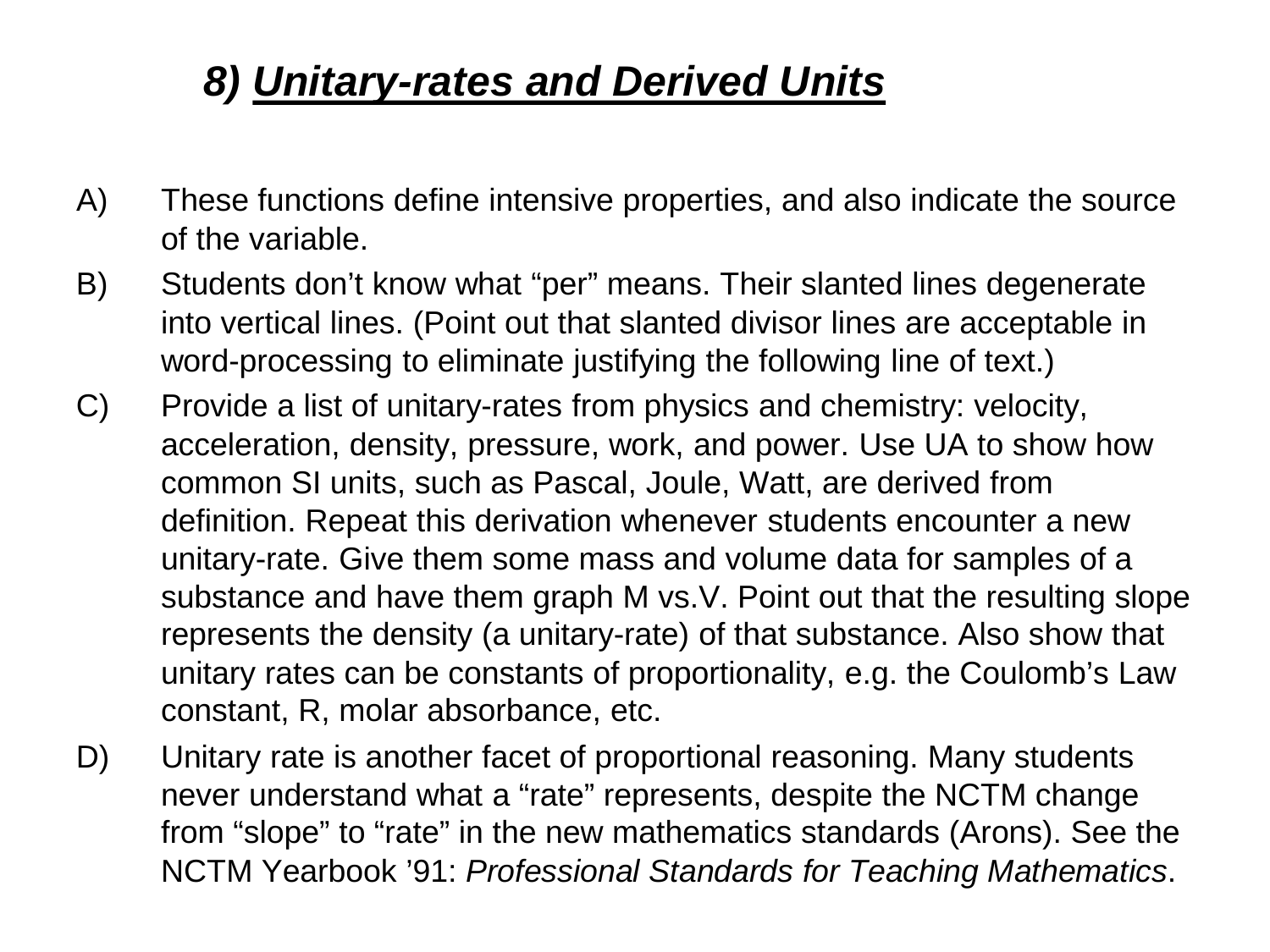### *9) Ratio/Proportional Reasoning (Scaling #2)*

- A) This skill represents formal reasoning in Piagetian terms. It is the basis for all of quantitative chemistry.
- B) Students don't understand "lowest whole- number ratio." Students can't distinguish between direct and inverse variation. Students can't write a mathematical function to represent a physical reality. Given "there are 6 times as many students as teachers," students write " $6 \cdot S = T$ ." Calculating with proportionality is a very different skill from calculating with UA.
- C) Introduce the three gas-laws, presenting them as two quotients and a product that each equal a constant. Then write them as the combined gaslaw and show that the interaction of the three variables produces a constant of proportionality. Give lots of examples of proportions from physics as well as from chemistry. Make sure students understand "specific gravity" and "specific heat" as ratios, and can see that they are unitless.
- D) Consult the NCTM standards concerning proportional reasoning in the K-12 math continuum, as well as the NCTM Yearbook '02: *Making Sense of Fraction, Ratios, and Proportions,* and the NCTM Yearbook '85: *The Secondary School Mathematics Curriculum.* There is a large body of research on proportional reasoning as a HOCS. Students must construct this understanding, acquired through hands-on exploration. It requires content knowledge as well as PCK from teachers throughout the K-16 pipeline (Bunce, Shulman, Arons, Papert, Karplus, Lawson, Renner).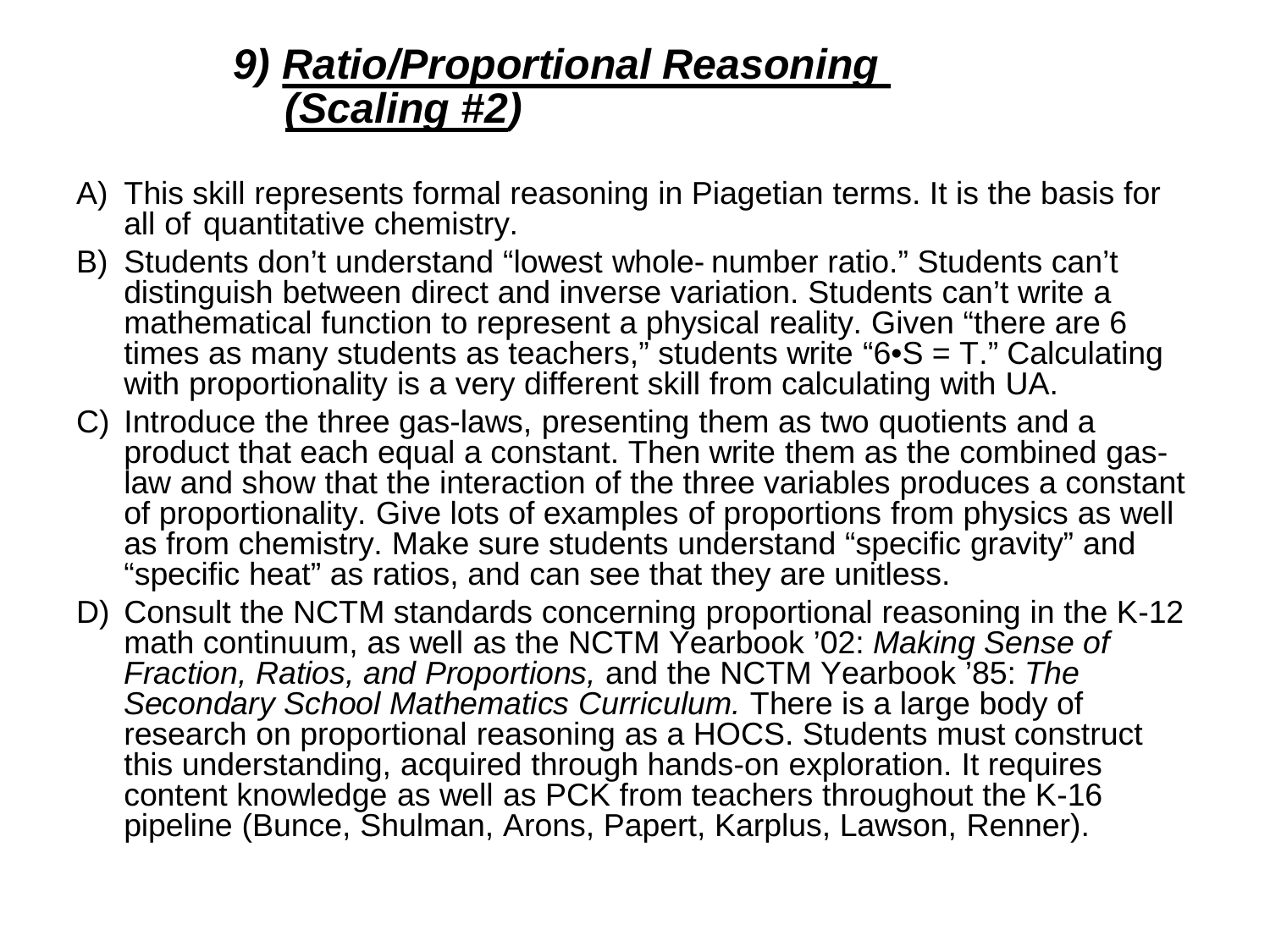#### *10) Scientific Graphing*

- A) Understanding graphs is a cross-disciplinary skill, a vital scientific tool, and an essential component of proportional reasoning.
- B) Students enjoy drawing graphs. They draw on autopilot, gleefully going through mechanical actions without understanding. They don't title or spread them out, they don't label their axes and they have trouble scaling them correctly. They use pens and make a mess, and they feel compelled to place "x," "y," and "(0,0)" on their graphs. They don't understand that the slope represents a unitary-rate. They can't identify the dependent and independent variables even though they can define them. They don't know what residuals are when they use their TI-83+ to compute the curve-of-best-fit. They don't understand interpolation and extrapolation.
- C) Provide a strict list of graphing rules to follow. Give students sample data to graph by hand. Have them interpolate and extrapolate to obtain data. Have them graph a nonlinear function by hand, such as VP vs.T, using a French curve. Show them how to transform it into a linear function. Teach the basics of linear regression.
- D) Note differences in expressing the slope-intercept formula,  $y = mx + b$ vs.  $y = a + bx$ , depending on the text. Students can graph ordered pairs but fail to comprehend their physical meaning. Students confuse the y- intercept with the x-intercept. They don't understand the meaning of "slope." They can't utilize values from a graph to form a correct interpretation of the physical representation (Schoenfeld, Silver, Arons, Epstein).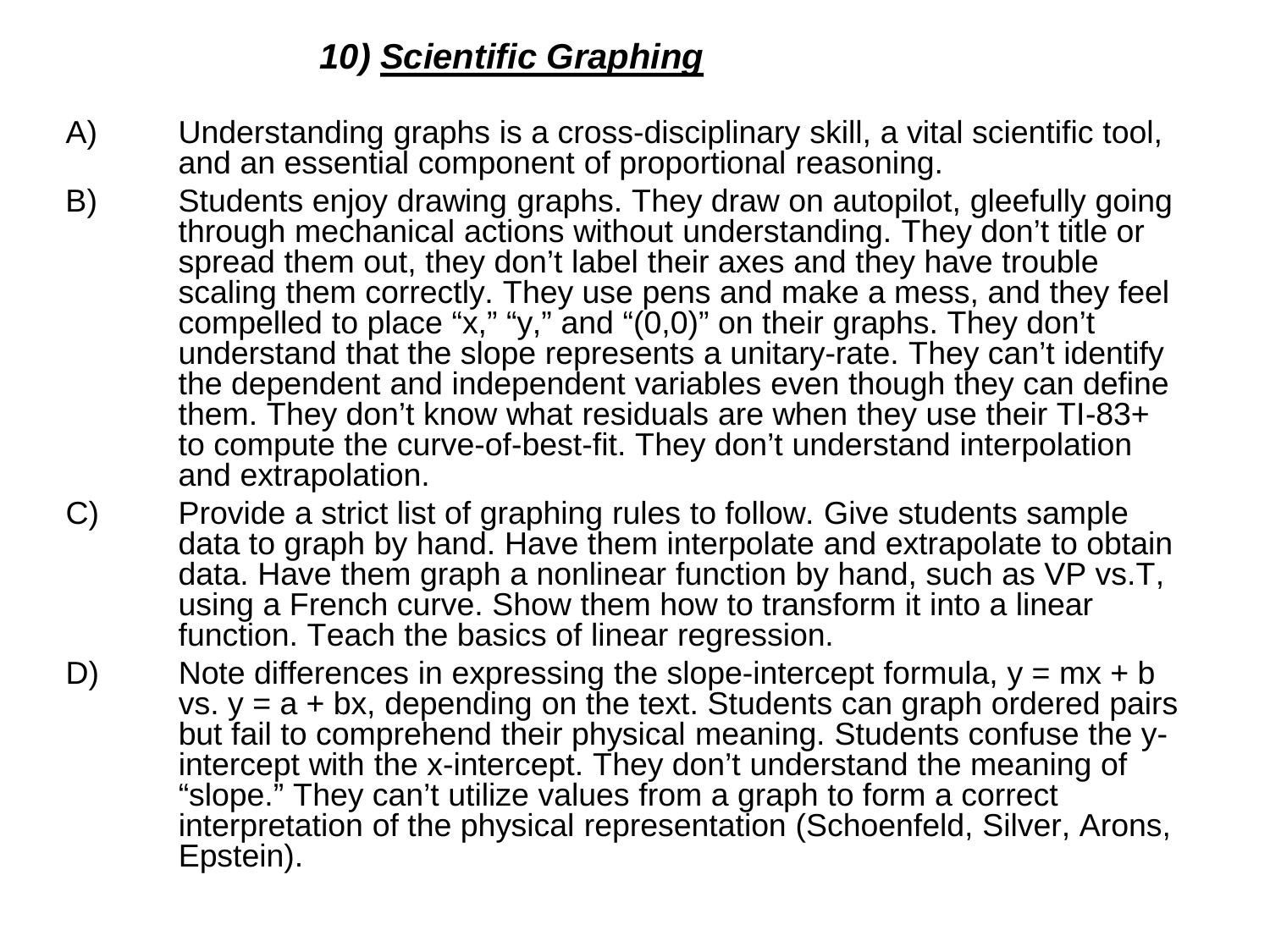#### *11) Significant Figures (Chem-Statistics #1)*

- A) This is a vital concept and *Big-Idea* in the NSES.
- B) Students mindlessly report all digits from calculators, and drop significant zeros after a decimal. They consider every measurement and calculation to be exact. They confuse the everyday use of "precision" and of "accuracy" with their technical meaning. Students have had little contact with formal statistics despite the recommendation of the NCTM Standards. Many students continually struggle to understand significant figures.
- C) Have students refer to the rules in the textbook whenever they compute, and understanding will come with repeated practice and exposure. Teach the rules for expressing measurements in one sitting and the rules for rounding calculations in another. Tell them to round to the least number of digits used in a problem and it will work most of the time. Give them a worksheet with some ambiguous examples. This will show students why we need the rules and how they work. In performing measurement activities, make sure they are aware of the limits of precision of their measuring instruments. Some good activities are calculating their individual horsepower, the speed of sound, and the period of a pendulum. (These are also good for exploring unitary-rates.) For advanced students, explore the propagation and accumulation of error in sequential calculations.
- D) Students taught significant-figures didactically will not understand until given frequent experimental measurement situations in which to make rounding decisions. They will not understand the propagation of error until they see it for themselves. JCE has quite a few references on the teaching of significant figures.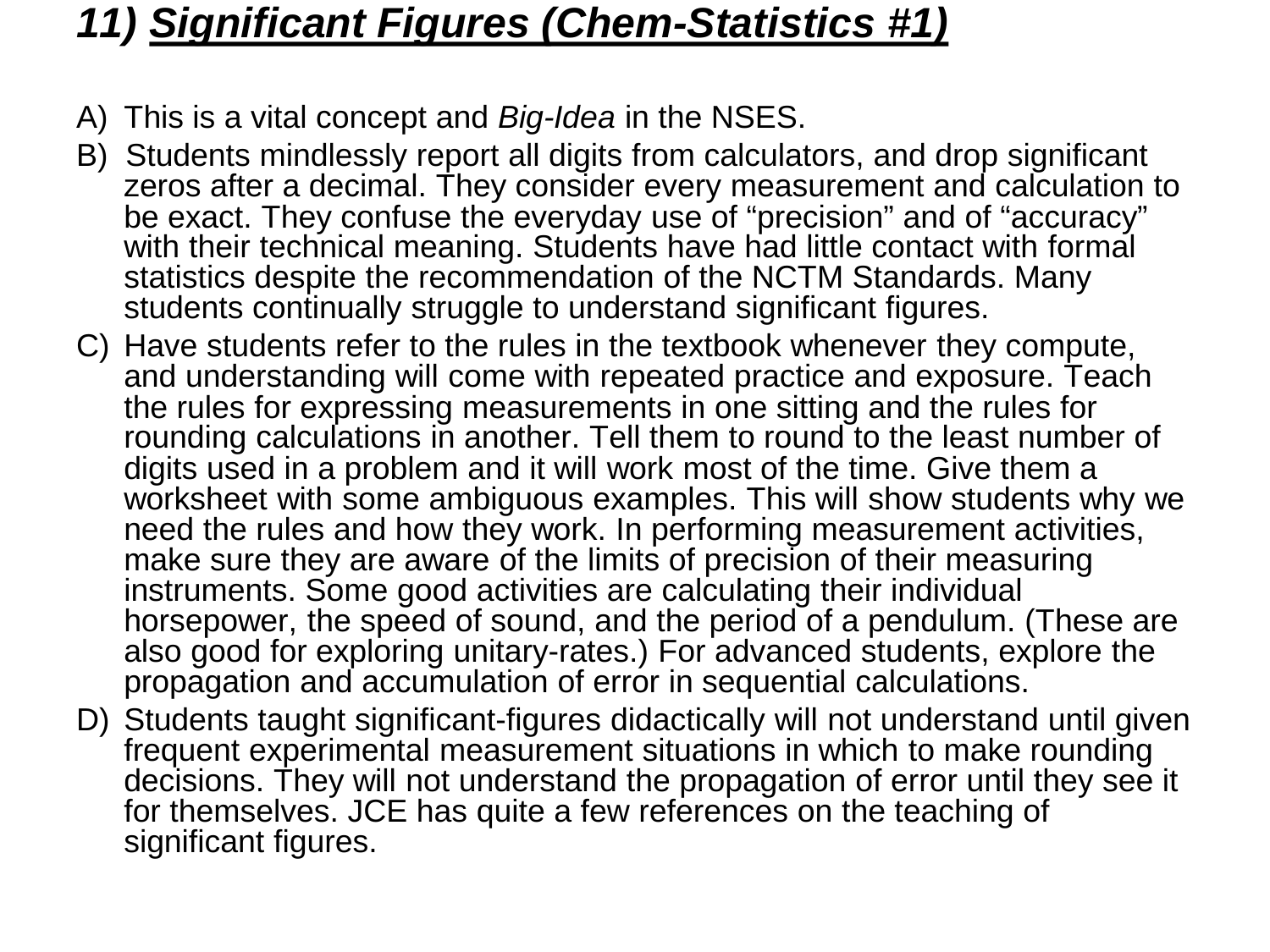#### *12) Percent-Composition, Percent-Error, and Decimal Fractions (Chem-Statistics #2)*

- A) These concepts are important for overall numeracy, and for chemistry as the study of the composition of matter.
- B) Students don't understand what "per-cent" means. They don't know what a "decimal fraction" is; they don't understand mass-fraction, mole-fraction, or volume-fraction, nor how these become percents. They don't understand that "percent composition" means the percent of each constituent in a mixture, or element in a compound. They use a calculator to multiply by 100. They can't calculate the whole when given the part and the percent.
- C) Show students that "percent" means "parts-per-hundred," that "%" is a unit that means "pph." Remind them that "per" means a ratio. Percent is the number out of the one hundred parts that constitute the whole. Have them use scientific notation in this manner:  $x\%$  = decimal-fraction•10<sup>2</sup> %. Define ppm, ppb, and ppt similarly, expressing them in scientific notation. Teach percent-error as the accuracy of a result-a comparison. Use absolute value to show it as the deviation from an expected experimental result, where the original sign tells which way it deviates. Define and distinguish between the validity and reliability of a measurement. Ensure students understand the concept of calibration; have them calibrate thermometers in ice-water. Consult the NCTM standards and reinforce the teaching of statistics. If you introduce standard deviation, use it frequently.
- D) Mature students still struggle with ratios. Students do not know and are never instructed as to what the prefix, "per," means (Johnstone, Arons).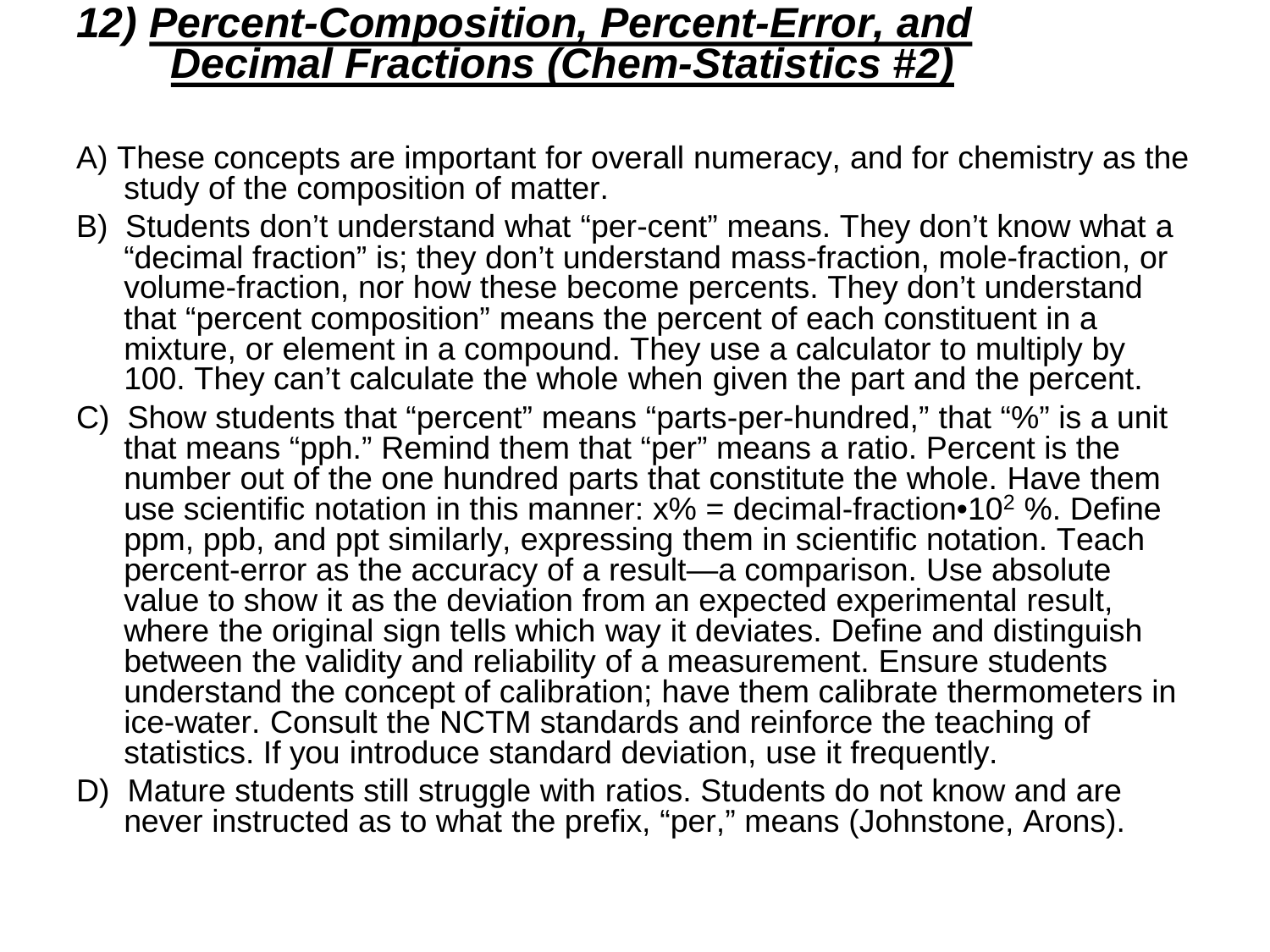#### *13) Authentic Problem-Solving vs. Exercises*

- A) This is the critical-thinking skill representing formal reasoning sought by all science educators. "A 'problem' is what you do when you don't know what to do" (Grayson Wheatley via George Bodner). "A problem that's not a problem isn't a problem" (H. Bent). "Whenever there is a gap between where you are now and where you want to be, and you don't know how to find a way to cross that gap, you have a problem" (John Hayes).
- B) Students learn algorithms but are unable to apply them to novel settings. They cannot see the stages in a multi-step word-problem and bog down easily. They dive in without making a plan. They can't filter out the "noise" in word problems. They don't understand "chunking" as information-sequencing. They don't look for magnitude approximation as an answer check. They get frustrated; unwilling to start over and try other stuff out, they give up easily. They don't review their solutions to see what understanding they acquired from successfully solving a hard problem (Schoenfeld).
- C) Collect good problems from a multitude of texts, and organize them to design a gradient of relevant transfer problems that unfolds with the syllabus. Students can gradually develop confidence, facility, and expertise through extended practice. A good example is to calculate the dilution of a concentrated acid to obtain a desired molarity, given the percent acid and density of the concentrate. Continually connect the electronic, molecular, and molar perspectives (Bill Jensen). Teach these classic steps: understand the problem, make a plan, execute the plan, and look back to see what you did.
- D) There is lots of published research on transfer-problems, the inability of students to move from exercises to problems, and the useless and haphazard approaches students invent (Schoenfeld, Bunch, Bodner, Nakhleh, Polya). Much discussion is found in inquiry-based instructional materials (Arons, Epstein). It is also found in the knowledge transfer literature (Mestre, et.al.). See the NCTM Yearbook '80: *Problem Solving in School Mathematics.*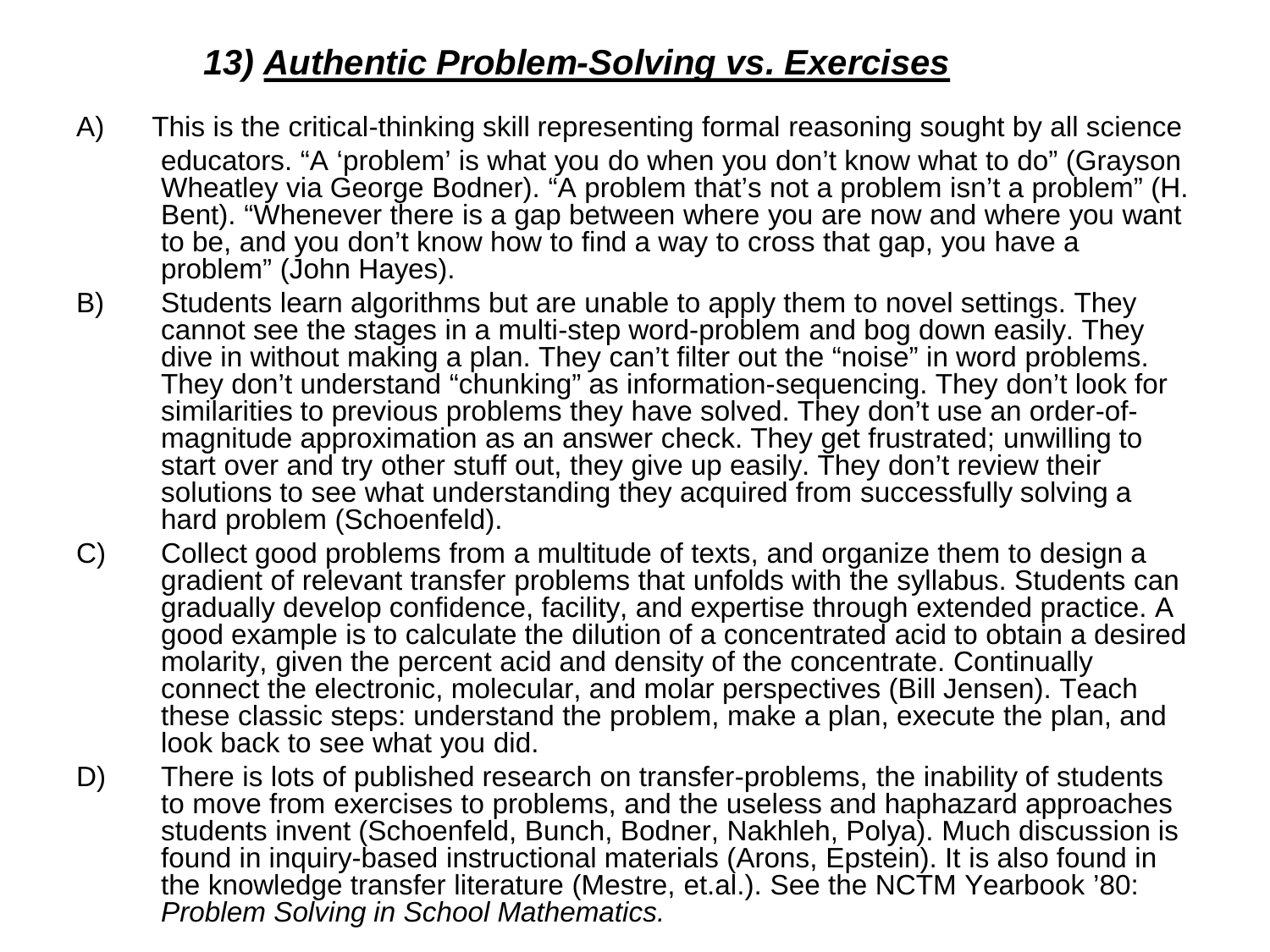#### *14) Mixture-Problems (Systems of Equations) and Weighted Averages*

- A) These are common word-problems found throughout the math and science curriculum after Grade 6. They are used to develop proportional reasoning. Some typical examples involve the price and composition of trail-mix, the density and composition of a 2-component alloy, isotopic composition and atomic weights, and found in dilution problems, calorimetry problems, and "marathon" stoichiometry problems.
- B) Students don't see the proportional relationships that are contained therein, nor the requisite concept of weighted-averages. They trash the algebra and give up, or accept negative (nonsense) values without evaluation.
- C) Collect your own package of mixture problems. Develop skill by using them on a regular basis. Have students work in threes on portable white-boards and demonstrate various student solutions to the whole class. Have them work in pairs using the "think-aloud paired problem-solving" technique (TAPPS). Record audio for later analysis (with student permission). Teach the use of all four NCTM-recommended representations: numerical, graphical, symbolic, and verbal. Remind students that they can use their TI-<br>83 matrix function to solve systems of equations.
- D) Mixture problems are used in middle school mathematics but are not effectively followed up in high school. See the NCTM Yearbook '82: *Mathematics for the Middle Grades (5-9).* These problems force students to use proportional-reasoning because they must deal with two ratios embedded in one situation. These are no longer called "simultaneous equations," or "two equations in two unknowns," so students will not recognize them as such.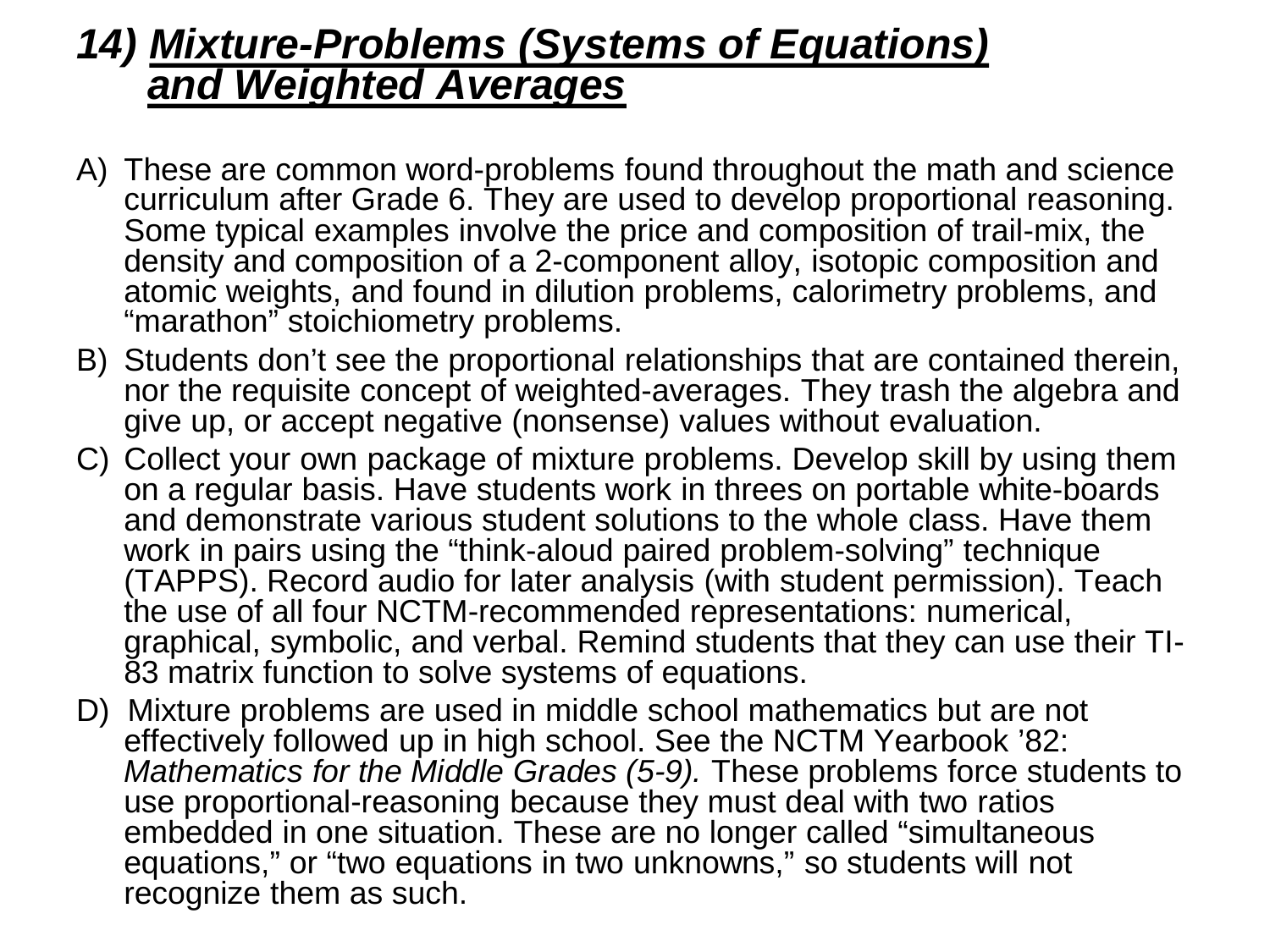### 15) Estimation

- A) When solving difficult and multi-step problems it is important to at least do an order-of-magnitude estimation of an answer to ensure the result is at least in the proper "ballpark."
- B) Students often produce ridiculous answers, way out of range or with a sign change, and accept them without inspection. Students think that any answer is better than no answer at all, whether it is meaningful or not. Teachers often just plain give up on this issue out of frustration (one can only nag so much).
- C) Teach students how to perform Fermi problems and give them one daily for a while. This will give them practice in estimating orders-of-magnitude. In addition it will be a fun way to provoke thought and induce some critical thinking. Remind them how to add and subtract exponents to estimate a result.
- D) This has always been a big problem that is frequently discussed in the problemsolving literature.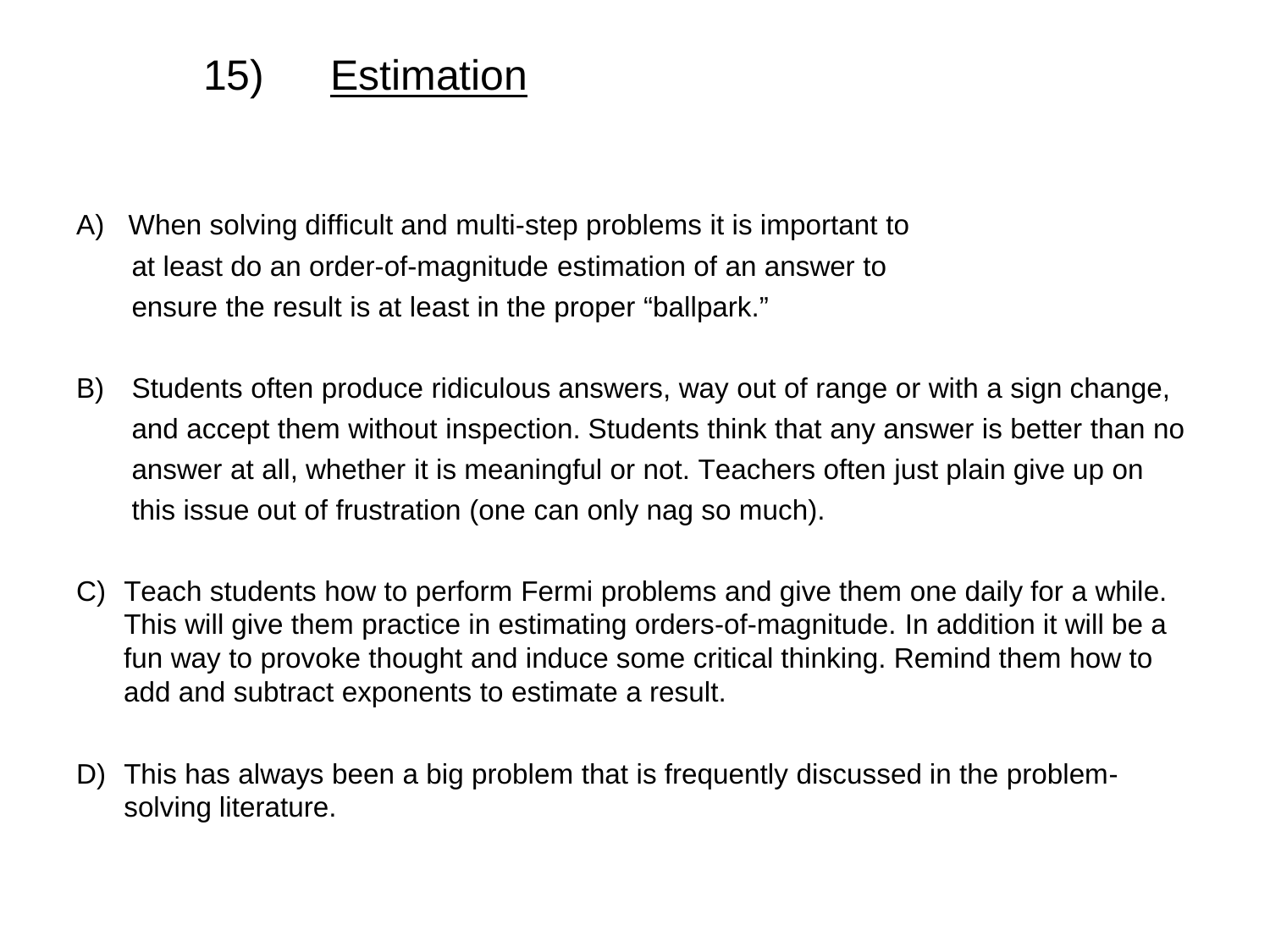#### *16) Quadratic and Cubic Functions; Geometric Reasoning (Scaling #3)*

- A) This is another bridge between Algebra II and Chemistry and Physics. It constitutes an important understanding throughout the STEM disciplines, and represents another aspect of proportional-reasoning.
- B) Students don't understand the "pizza-problem;" they don't understand nonlinear growth. They don't remember the formulas for surface area and volume of spheres and rectilinear solids. They see too few examples of these functions, since they are not grouped together in the syllabus and arise only occasionally. Students don't know where pi comes from and that it's a constant of proportionality.
- C) Differentiate these problems from the linear functions with which students are more familiar. Use examples like the satellite dish/size of a telescope problem, and the heating of a large vs. a small building. Compare the area and volume of a cell vs. its radius. Calculate the force crushing the old alcohol can filled with condensing steam, and holding the Magneburg Spheres together after you evacuate them. Students actually welcome a chance to finally use the quadratic formula for something.
- D) Lack of opportunities to practice these relationships across disciplines means that students cannot utilize their previous studies in geometry (Polya, Schoenfeld, Arons). See the NCTM publication: *A Call for Change* (1991).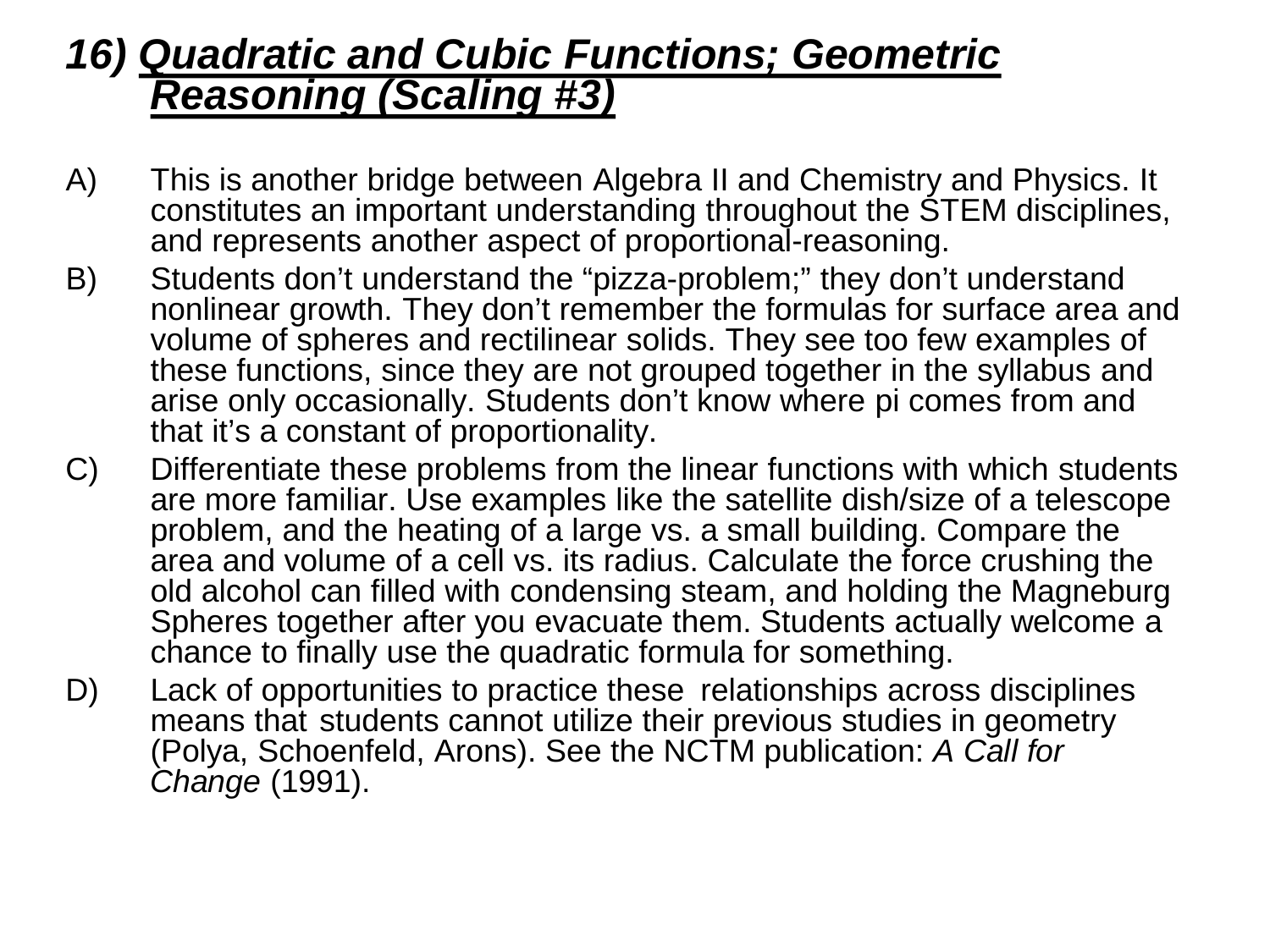### *17) Logarithmic Relationships*

- A) Some examples of logarithmic scales are the Richter scale, the decibel scale, the pH scale, the Beaufort wind velocity scale (in arbitrary scale units), and the magnitude of stars (this base  $= 2.5$ , not 10).
- B) Students don't transfer understanding from their Algebra II course to these relationships, and perform their calculations mechanically. They don't see the use of log-scales on a graph as a form of scaling. They want everything to be linear.
- C) Reteach logarithms as necessary. Show the *Powers of Ten* video again. Ensure students are comfortable using whole-number logarithms before using decimal logarithms. Review the Law of Exponents.

Hand out log-tables and have students graph the log vs. the number on regular graph paper, then graph them again on semi-log paper and explain what is happening. Have them graph a table of natural logs and have them explain why it looks similar to their previous graph. Ask them if graphing the logarithms of any base would look different. Show them how to use a proportional-parts table to obtain more precise log-values. Have them see how this table could be generated through interpolation of their graph of the log table. Give them log-log paper and an appropriate function, then have them graph it and explain why it becomes linear.

D) Science teachers don't generate opportunities to extend students' applications of logarithms into their disciplines. Conversely a lack of understanding of physical science applications means that mathematics teachers can't show how these functions are applied in the sciences.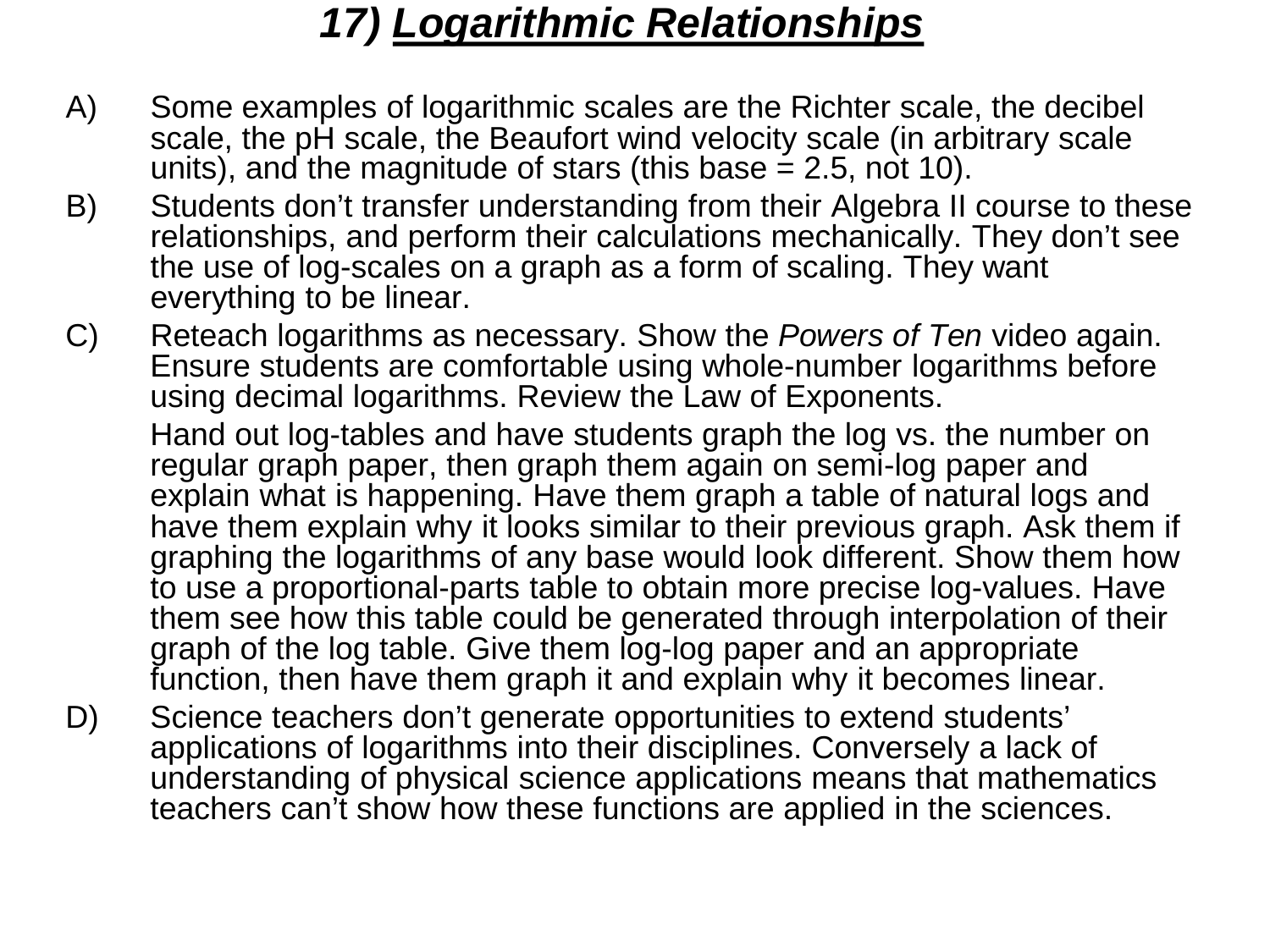### *18) Inverse-Square Relationships (and Sign Conventions for Potential Energy)*

- A) Some examples are Newton's Law of Universal Gravitation, "candle problems" (light intensity), sound intensity, Coulomb's Law, the period of the pendulum, and Graham's Law of Effusion.
- B) While students may understand this function as an abstraction from Algebra II, they can't transfer it to these physical applications. Most texts give a very perfunctory treatment of Coulomb's Law, a very important *Big-Idea* in chemistry. In Universal Gravitation,  $E_p$  goes from a value of 0 at reference to a positive number at infinity, whereas in atomic ionization energies,  $E_p$  goes from a minimum negative value at reference to 0 at infinity.
- C) Clarify these reference conventions for your students, since no one else will likely have done so. Design a pictorial worksheet. Have students graph the above functions, and in the correct quadrant. Review the physics: derive work from  $f =$ m•a and W = f•d to show where the units come from. Show how  $E_p$  becomes an *inverse* function, while force becomes an *inverse-square* function. Derive Graham's Law, then have your students do the classic demonstration as an experiment for themselves with ammonia and HCl. Compare Coulomb's Law and Universal Gravitation, but give their relative magnitudes by reference to the Four-Forces so that students understand the very different contexts in which these two functions are applicable. Make sure you clarify the sign convention for each.
- D) The Chemical Bond Approach (CBA) high school chemistry text (1964) does an excellent job of presenting Coulomb's Law early, and referring back to it frequently in subsequent chapters. There is some study of student difficulties with inverse functions in the mathematics education literature.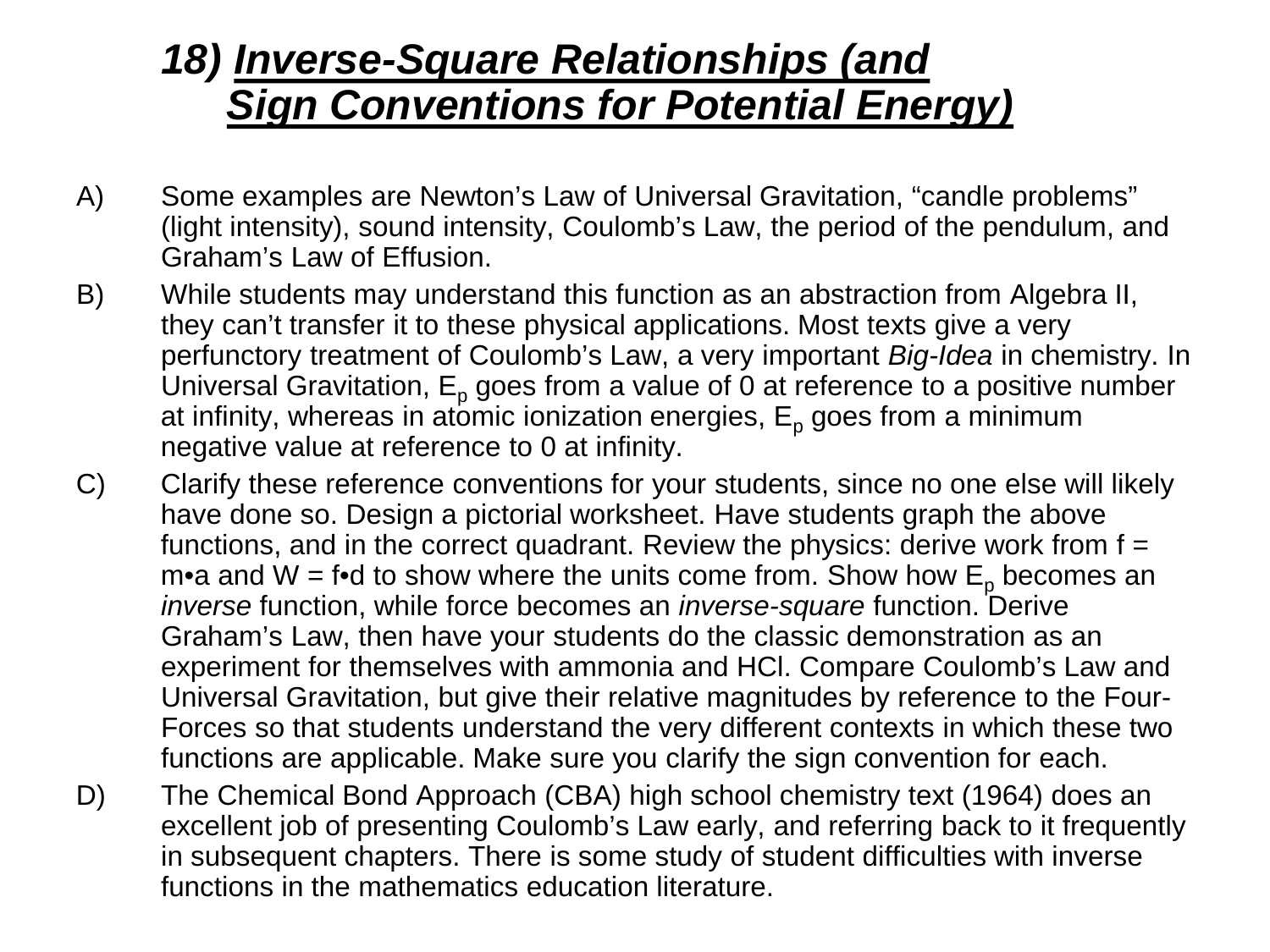### *19) Rate-Problems*

- A) Some examples of exponential decay functions are radio-dating half-life problems and drug-dose half-lives, Newton's Law of Cooling, Beer's Law using %T rather than absorbance, rinse problems, and first-order kinetics (and enzyme kinetics from biology).
- B) These functions require more than a superficial understanding of the mathematics, so it is hard for students to use an algorithmic approach as a crutch. Students are not asked to derive these laws using experimental observations or tabulated data along with the calculus they are studying, so they don't see the connections. Mathematics teachers fail to use these rich applications of the calculus in their own instruction. Students don't recognize an asymptotic relationship; they want the curve to hit the axis somewhere.
- C) This is a great place to integrate mathematics and science. Kinetics is important in all of the science disciplines. Have students perform the classic 100 pennies activity, graphing the results.
- D) In the 1990's Texas Instruments and Ohio State University teamed up in the T<sup>3</sup> CasCalc Project to foster the use of technology to enrich mathematics instruction. There is much research in calculus teaching and learning in these materials (Demana and Waits).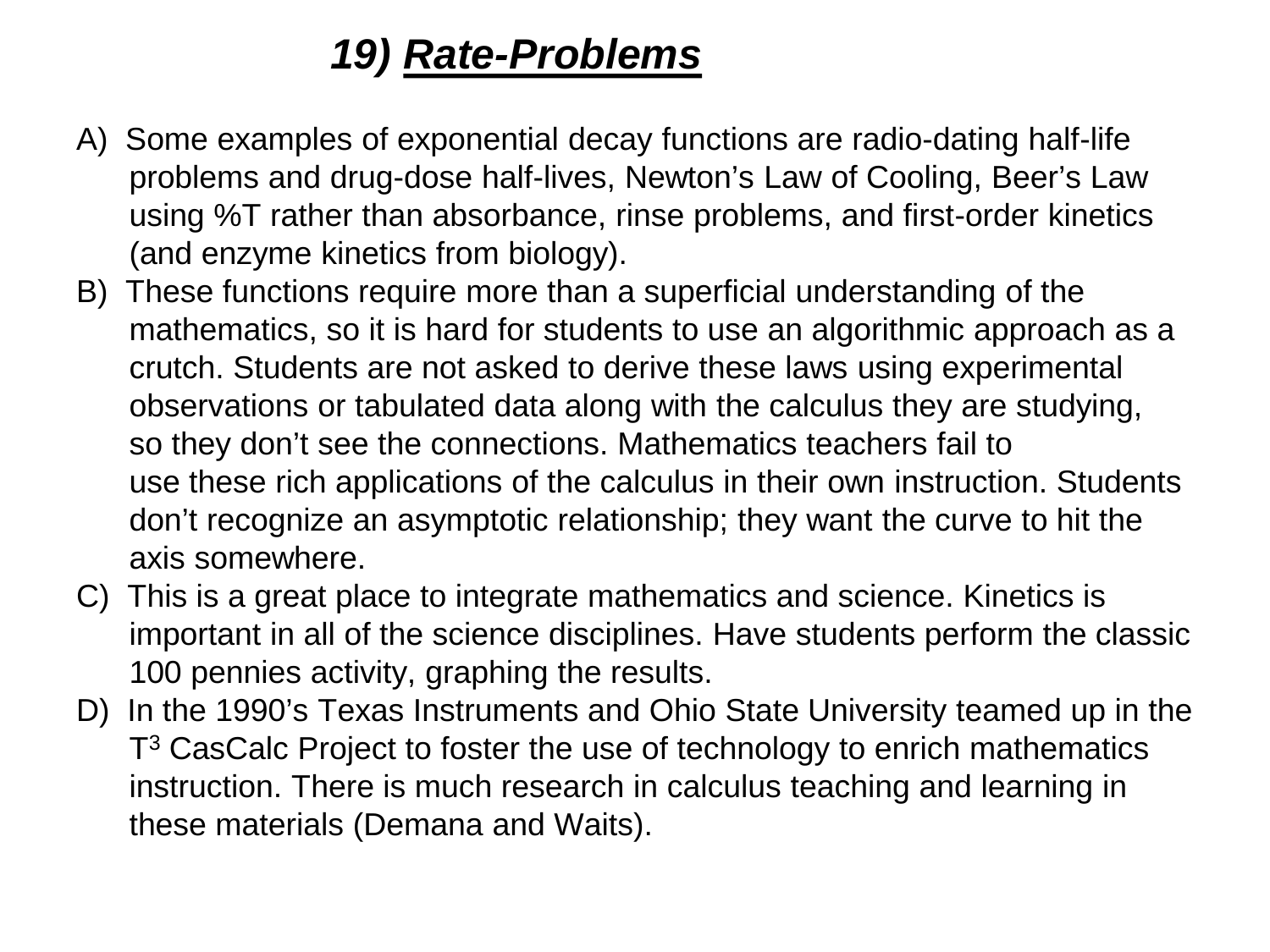# *20) Complex Fractions*

- A) Some examples are the Clausius-Clapeyron equation, the van't Hoff equation and the related Arrhenius equation for activation energy, the Rydberg equation, calculating the reduced mass of a system, and finding the total resistance in parallel circuits and the total capacitance in series circuits.
- B) Although students learned complex fractions in Algebra I, they have probably not used them in science. They will need this skill to calculate the energy of excited-state transitions in UV-visible spectroscopy, and in physics when they study electrical circuits and draw free-body diagrams.
- C) With all the time intervening you will need to review the mathematics, and perhaps give a pure mathematics worksheet on this skill.
- D) See the NCTM Yearbook '88: *The Ideas of Algebra K-12.*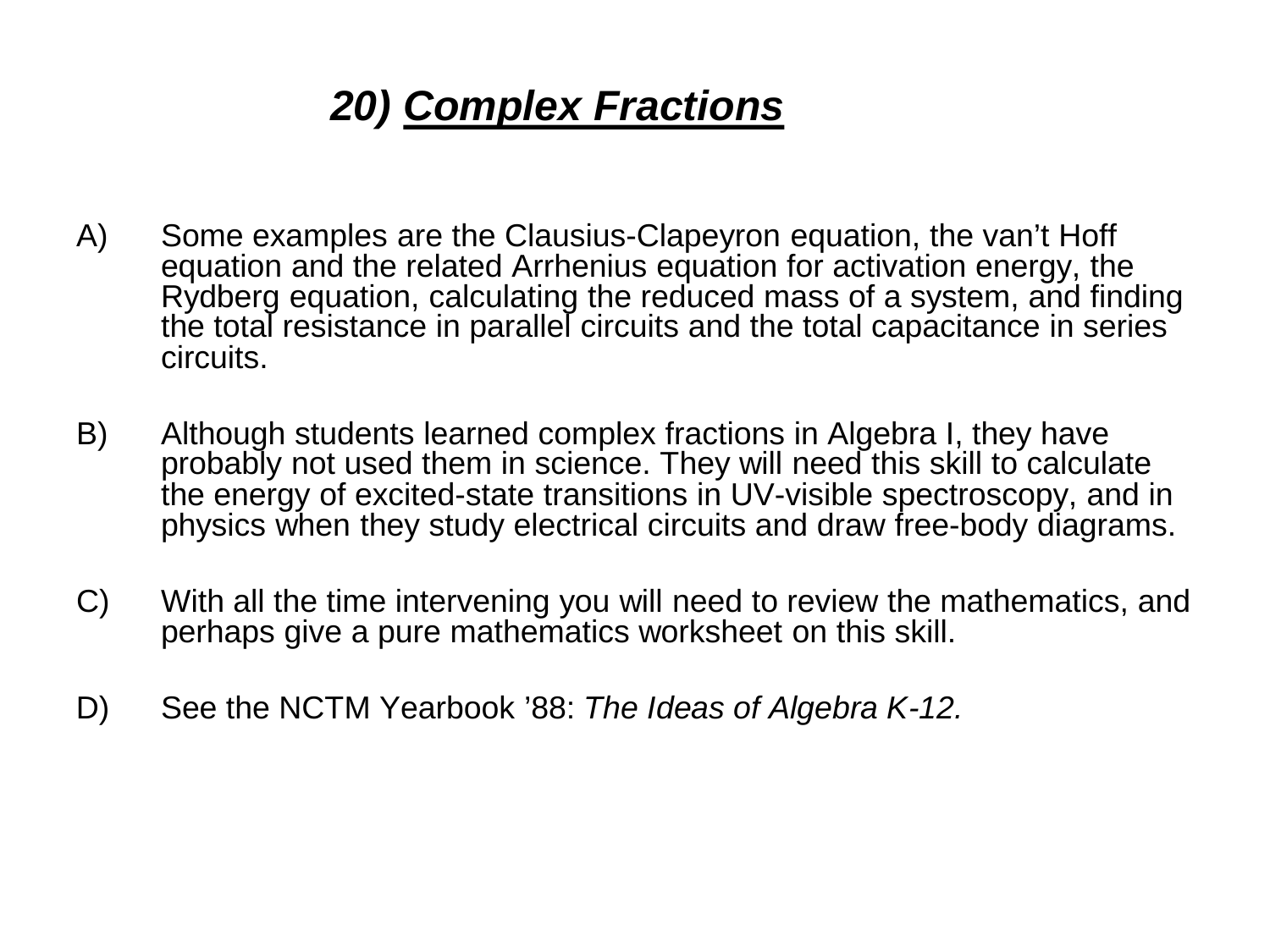## *21) The Use of Proofs and Derivations*

- A) Proofs and derivations have always been de rigueur in the traditional mathematics curriculum for developing enduring understandings. Doing these in chemistry whenever possible moves students away from mechanical approaches and towards a deeper understanding.
- B) When students don't understand what variables represent, or what an overall chemical equation or function represents, they memorize formulas. Then they "plug-'n-chug" on a survival basis despite our best efforts at teaching for understanding. It's hard to memorize a proof or derivation without understanding it. Repeated exposure to such proofs and derivations is necessary, since very little of this approach is found in contemporary mathematics and science coursework.
- C) Look for opportunities to present derivations and proofs in your syllabus, particularly in the gas-<br>laws and the KMT units, and within the K<sub>a</sub>/K<sub>b</sub> weak electrolytes unit.

Present the combined gas-law, then "derive" the three individual laws as special cases by holding a variable constant. Derive the ideal gas-law from the combined gas-law and molar-volume. Solve it for "R," then use units to check the solution. Convert "R" to energy units, and have them see that P•V is an energy term. Derive the gas-density formula from the density formula (d = MM/V<sub>m</sub>), and have students use it in place of  $PV = nRT$  at STP. Derive Graham's Law from the formula for kinetic energy. Derive a formula for molecular weight from U<sub>rms</sub> (or vice versa). Show Avogadro's proof of diatomic molecules, using HCl,  $H_2O$ , and NH<sub>3</sub>. Derive K<sub>a</sub> for HOAc from K<sub>eq</sub> for water and K for ionization; derive  $K_b$  for NH<sub>3</sub> from  $K_{eq}$  for water and K for ionization; derive  $K_h$  for NH<sub>4</sub>Cl from K $_{\rm b}$  for NH $_{\rm 3}$ , and K $_{\rm h}$  for NaOAc from K $_{\rm a}$  for HOAc. Use pattern recognition since K $_{\rm a}$  = K $_{\rm b}$  = 1.8•10-5 for this weak acid and weak base. Calculate the molarity of water in a dilute solution. Draw four "thermometer scales" and label them. Have students use them to visually derive the formulas for interconverting °C and °F, as well as for Kelvins and degrees Rankine. Then students can derive a new temperature scale based upon the freezing and boiling points of benzene (Silberberg problem #1.96 in the 4th ed).

D) There is still controversy regarding the role of proofs in mathematics instruction. This parallels the Saxon return-to-basics and the phonics vs. whole-language arguments over the issue of how teachers and curriculum developers can best find middle ground. The instructional model of using proofs does not seem to have reached chemistry and physics educators (Sherin).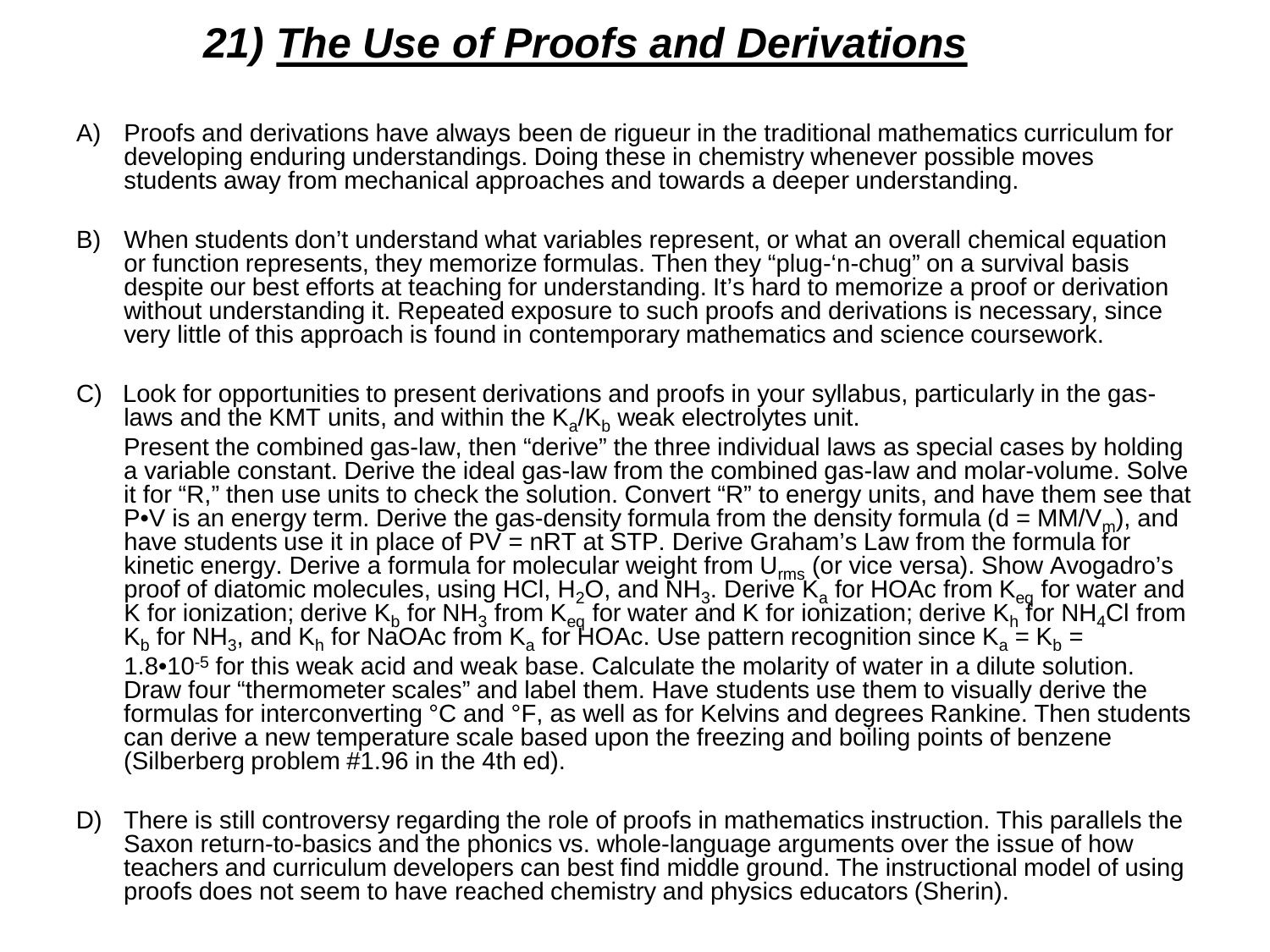#### *22) Formal Statistical Error Analysis (Chem-Statistics #3)*

- A) Doing rigorous science requires an understanding of the reliability and validity of data. It is necessary to know the kinds of errors and their relative magnitudes, as well as ways to control error.
- B) Middle school science teachers often neglect error analyses of experiments, other than to acknowledge the presence of error. High school science teachers may have students calculate a "percent error" without determining a possible source. Despite much instruction, students do not understand the control of variables (Arons). They associate simultaneity with causation. They think correlation means causation. They don't understand the propagation of error. They don't conceptualize the difference between random and systematic error. Neglecting significant figures, they will express too little or too much error in their calculations.
- C) If students have had some rudimentary instruction in statistics, they must still be shown how to apply it to actual experiments. Every quantitative experiment should be accompanied by an attempt to ascribe sources of error and to formulate error bounds. At least one preliminary experiment dealing with measurement, some kind of calibration, and an estimation and calculation of error, should be done early in every science course.
- D) Students have had little exposure to useful statistics despite the NCTM efforts to bring it into the mathematics curriculum. *The Journal of College Science Teaching, The Physics Teacher, The Science Teacher,* and *The Journal of Chemical Education* all have articles on analyzing error in experiments. The best references are by Youden, Young, and Baird. See the NCTM Yearbook '81: *Teaching Statistics and Probability.*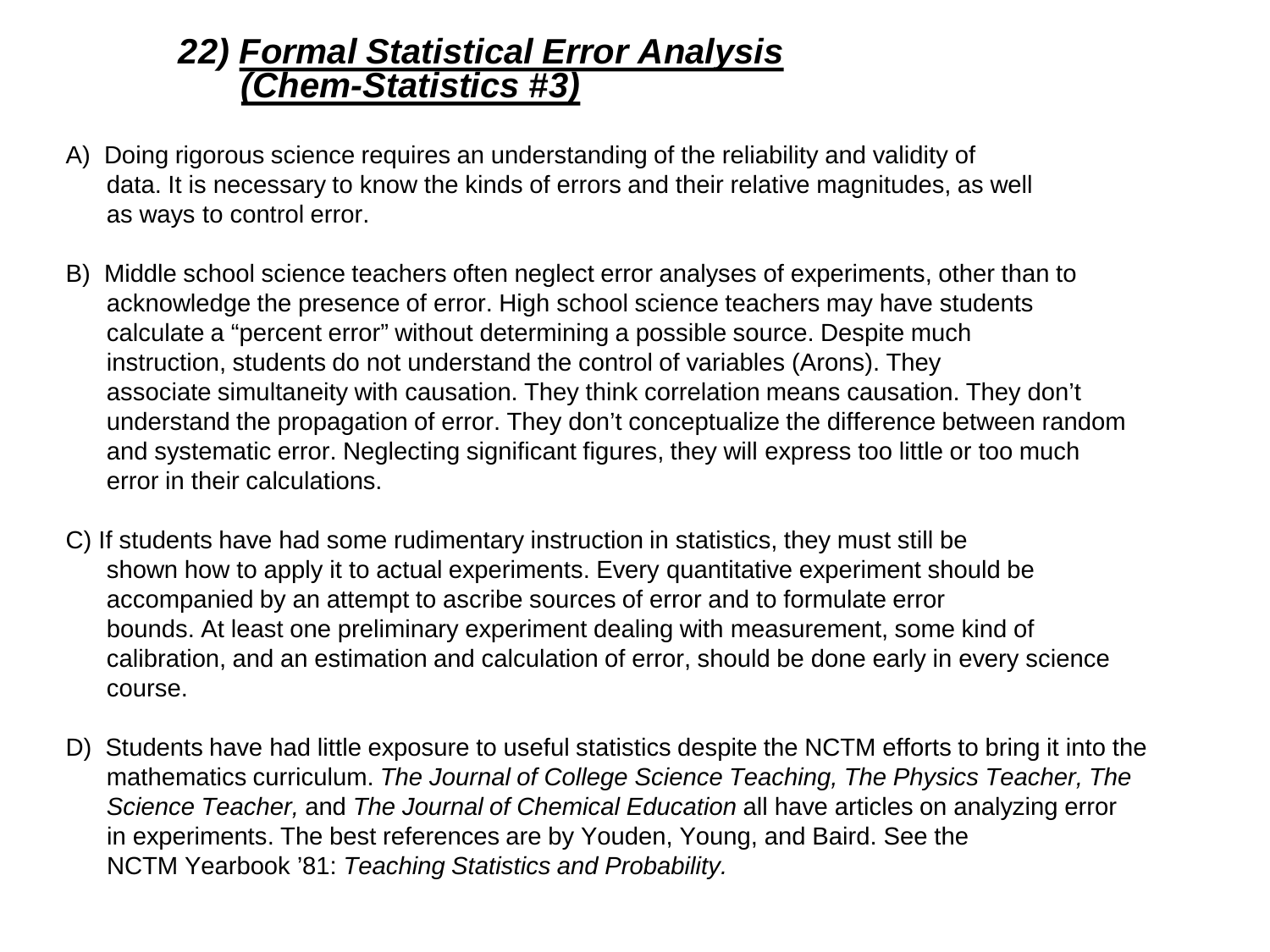#### *23) Problem-Solving Heuristics*

- A) Poor organizational and representational habits wreak havoc upon students striving to learn new skills in new settings.
- B) Students tend to write way too small and can't see their work clearly. They lay out their work as if writing an essay, instead of giving themselves room to work stuff out. No one may have ever shown them the iterative process of problem solving. They use pen to write, cross stuff out, make a mess, and then can't see their work clearly or follow what they have done. This visual disorganization contributes to cognitive disorganization. They do their work in the spaces and margins of anything handed out to them instead of starting their work fresh on blank paper. They don't methodically rearrange any necessary formulas before plugging in numbers. They just start putting numbers in without units and it all goes to hell.
- C) Under constant scrutiny they will develop better work habits. But if not drilled sufficiently, they will revert to their bad habits when left to their own devices. Tell students to write LARGE! Provide pencils, a pencil sharpener, and don't let them use pens. Tell them to use pencil so they can erase. Hand out lots of scratch paper so they will use it! Make your worksheets so compact that they can't begin to do work on them, and write on the top to "use fresh paper for your work." Nag, nag, nag until students consistently set up their work neatly and methodically. Remember that you are combating years of sloppiness.
- D) Most problem-solving studies concentrate upon the next Chem-Math Unit #24, and neglect these mechanical aspects of physical problem set-up.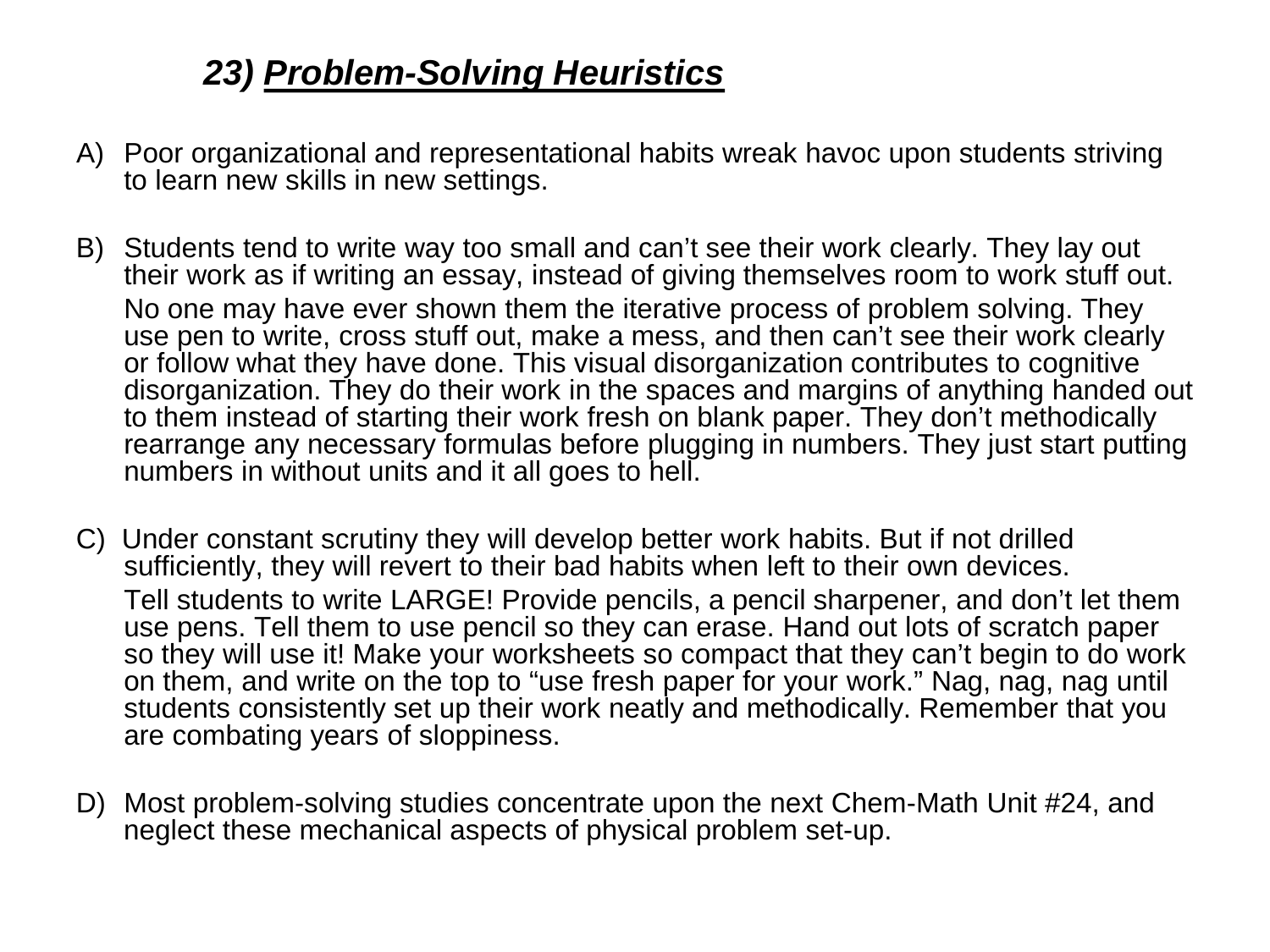# *24) Developing Metacognitive Strategies*

- A) Mature, successful students constantly observe and evaluate their own thinking processes.
- B) Students launch into autopilot when given word problems to solve. They try to find an equation that "fits," instead of following a logical progression of steps that leads them from current understanding to finding the appropriate relationship. They see an algorithmic approach as the most efficient route for problem-solving. They have developed this bad habit as a result of haphazard instruction in handling their mathematics in previous science courses. Typically no one has given students explicit instruction in problem-solving.
- C) Coach students into a careful reading of the problem, then assembling the information in an abbreviated format before plunging into calculations. Some teachers recommend "chunking" the info by reading five words at a time and determining what those five words are saying. Drill students in these standard key steps of the problem-solving process: read carefully to understand the problem, develop a clear plan to solve the problem, don't neglect to consider recursion (iteration) as an option, execute the plan, look back to see what you did, check your work, and identify what you learned that you can use in the future.
- D) References by Polya, Schoenfeld, Simon, and Hayes provide an excellent research base.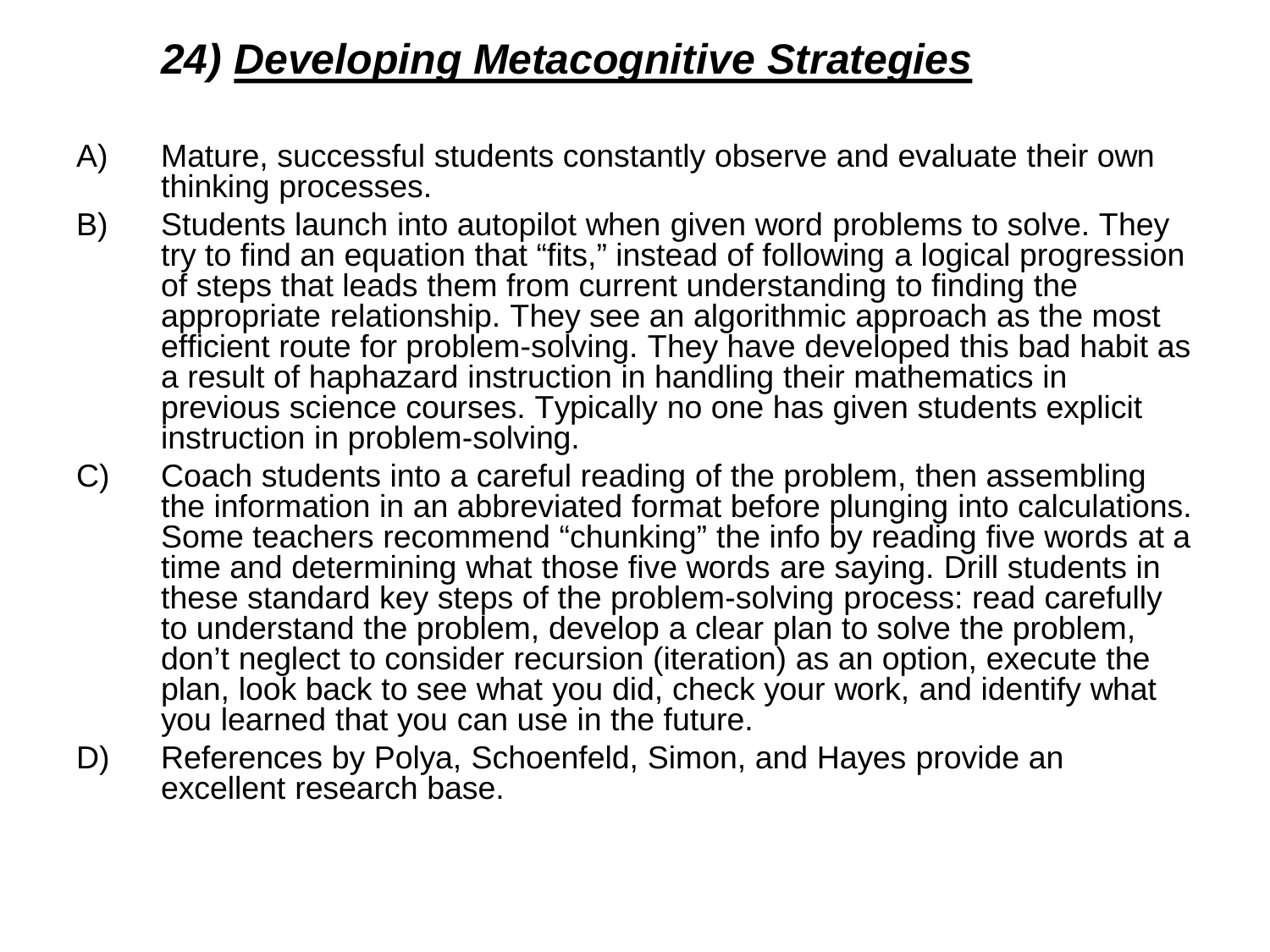# *25) Reinforcing Study-Skills*

- A) Good study-skills are essential for success in academics. They are a part of preparation for life-long learning as well as for on-the-job professional development.
- B) Every teacher should take some responsibility for assisting students in acquiring good study-habits. Precocious students may never have had to use them, but their sloppy approach may fail to serve them at some juncture. Poor students may never have been properly coached. Students' proclivity to multitask means they may not have learned to marshall and apply their resources in a focused and concerted fashion. The university campus has a multitude of support structures of which students are often unaware.
- C) Present a typical junior high school lesson in study-skills; most still need it. Give them a list of resources including tutorial sessions, paid and unpaid tutors, and where and when review sessions will be held.
- D) The College Board has documented many ways in which students can improve their study habits.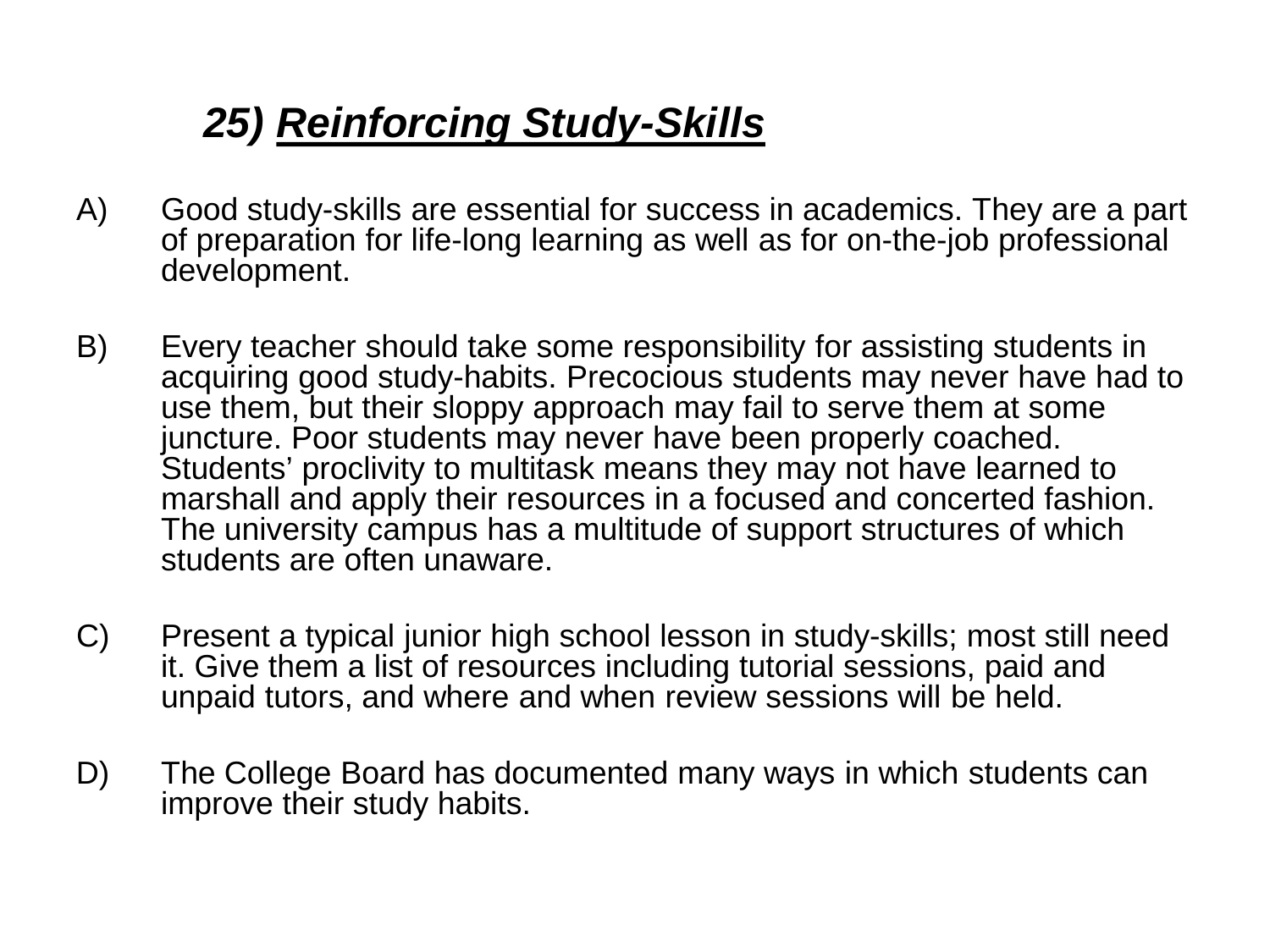## *26) Addressing Motivation*

- A) Without a reason to learn, to master material, and to actually gain true understanding, all instruction is for naught.
- B) If a student's needs are not met, and/or if she feels that she is being dealt with unfairly, she will flip over into an irrational cope mechanism. She will seek to "get the grade" she can live with, and will focus all her academic and intellectual attention on her other classes. I call this phenomenon *Educational Darwinism.*
- C) Make a personal connection with each student. Discover her life goal. Let her know that you care about her, that you have her best interests in mind, and that your goal is helping her achieve her goal. Show her how your course relates to her goal. Follow the basic rule of good teaching: find out what students already know and are able to do, and build upon that. Tell 'em what you're going to teach 'em, then teach 'em, then tell 'em what you taught them. Make sure that your summative assessments test what you taught, not something else.
- D) Carol Dweck, Pintrich, and Bandura have written extensively about attitude and motivation.